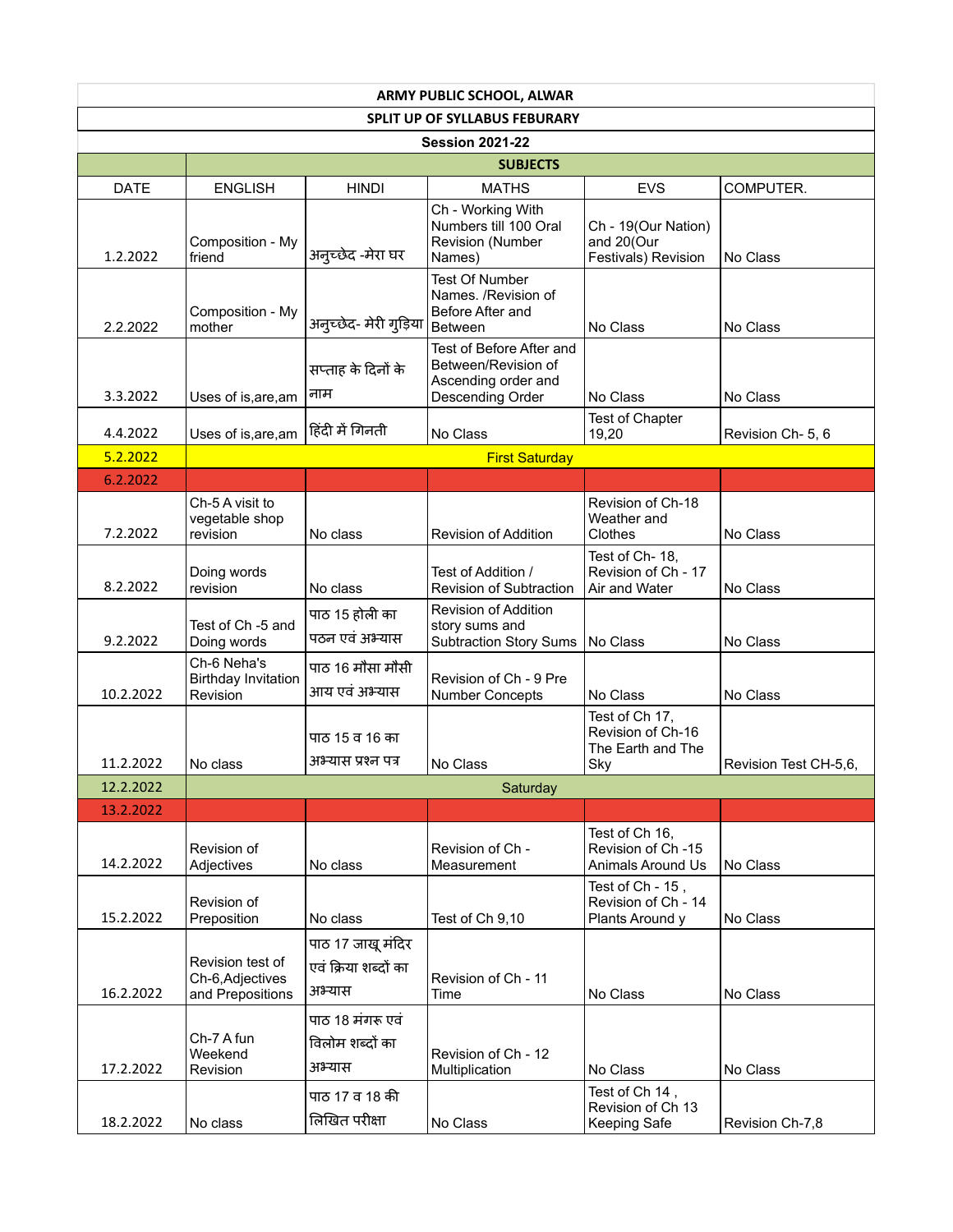| 19.1.2022           |                                                                                 | Saturday                                                   |                                    |                                                             |                       |  |  |
|---------------------|---------------------------------------------------------------------------------|------------------------------------------------------------|------------------------------------|-------------------------------------------------------------|-----------------------|--|--|
| 20.2.2022           |                                                                                 |                                                            |                                    |                                                             |                       |  |  |
| 21.2.2022           | Ch-8 Jingo and<br>Tingo, Uses of is,<br>are, am revision                        | No class                                                   | Test of Ch 11,12                   | Test of Ch - 13,<br>Revision of Ch 12<br>Means of Transport | No Class              |  |  |
| 22.2.2022           | Revision of<br>Opposite, One<br>and many                                        | No class                                                   | Revision of Ch-13<br>Money         | Test of Ch-12,<br>Revision of Ch -11<br>Caring and Sharing  | No Class              |  |  |
| 23.2.2022           | Ch-9 it's<br>Children's day,<br>Composition of<br>Myself, My<br>mother revision | पाठ 20 ऋषि का<br>आश्रम एवं एक अनेक<br>शब्दों का अभ्यास     | Revision of Ch-14 Data<br>Handling | No Class                                                    | No Class              |  |  |
| 24.2.2022           | Revision test of<br>Ch-8,9                                                      | पाठ 21 अच्छा दोस्त<br>एवं इसकी और उसकी  <br>बोली का अभ्यास | Test of Ch-13,14                   | No Class                                                    | No Class              |  |  |
| 25.2.2022           | No class                                                                        | पाठ 20 व 21 पर<br>आधारित कार्य<br>पत्रिका                  | No Class                           | Test of Ch -11,<br>Revision of Ch - 10                      | Revision Test Ch-7,8  |  |  |
| 26.2.2022           |                                                                                 |                                                            | Saturday                           |                                                             |                       |  |  |
| 27.2.2022           |                                                                                 |                                                            |                                    |                                                             |                       |  |  |
| 28.2.2022           | Revision of Full<br>Course                                                      | Revision of Full<br>Course                                 | Revision of Full Course            | Revision of all<br>Syllabus                                 | No Class              |  |  |
| Subject Teachers SR |                                                                                 | <b>SR</b>                                                  | <b>SR</b>                          | <b>SR</b>                                                   | Ms Deeksha Bagarhatta |  |  |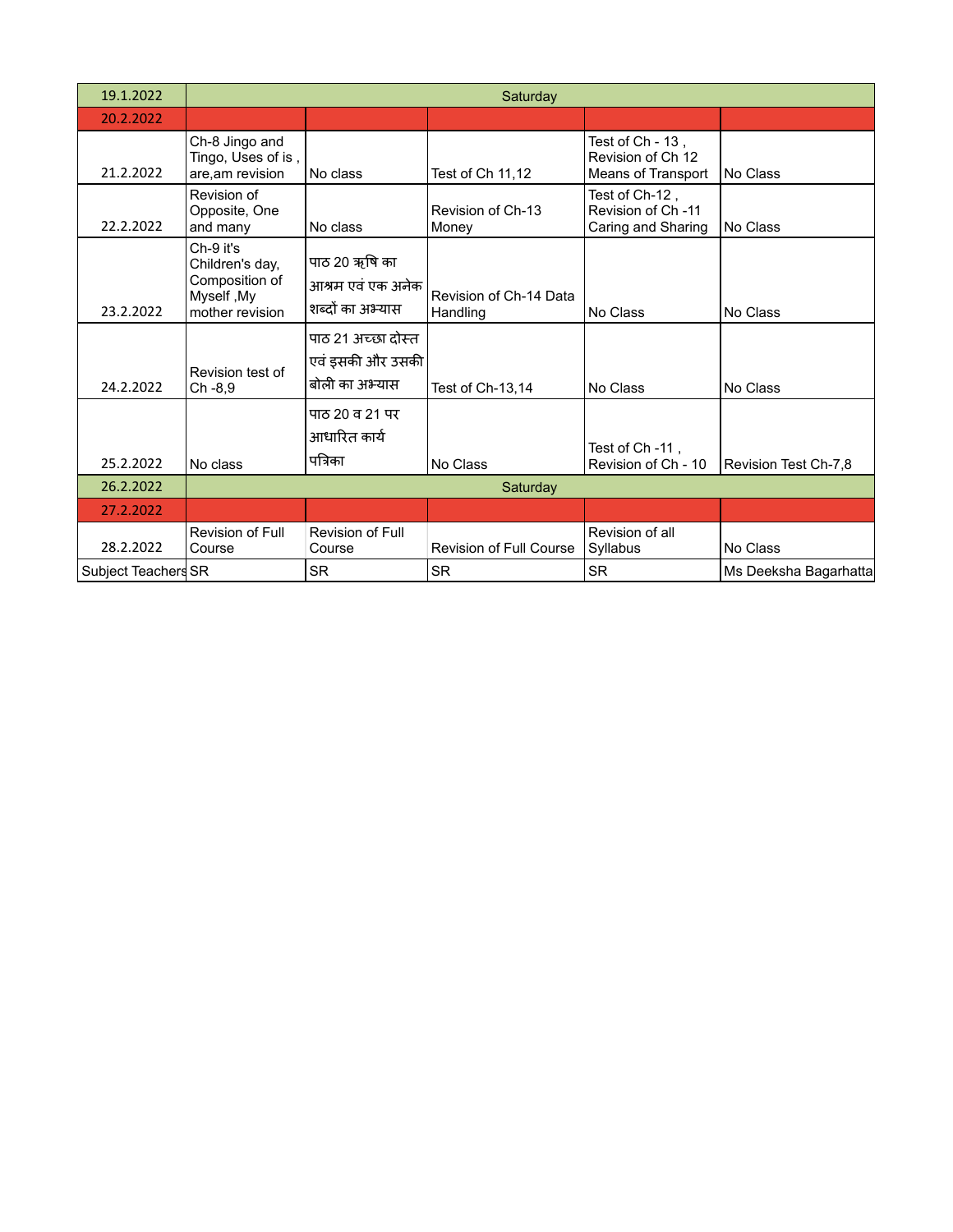| <b>ARMY PUBLIC SCHOOL, ALWAR</b> |                                                           |                                                     |                                                                                               |                                                              |                       |  |  |  |
|----------------------------------|-----------------------------------------------------------|-----------------------------------------------------|-----------------------------------------------------------------------------------------------|--------------------------------------------------------------|-----------------------|--|--|--|
|                                  | <b>SPLIT UP OF SYLLABUS FEBURARY</b>                      |                                                     |                                                                                               |                                                              |                       |  |  |  |
| <b>Session 2021-22</b>           |                                                           |                                                     |                                                                                               |                                                              |                       |  |  |  |
|                                  |                                                           |                                                     | <b>SUBJECTS</b>                                                                               |                                                              |                       |  |  |  |
| DATE                             | <b>ENGLISH</b>                                            | <b>HINDI</b>                                        | <b>MATHS</b>                                                                                  | <b>EVS</b>                                                   | COMPUTER.             |  |  |  |
| 1.2.2022                         | Composition - My friend                                   | अनुच्छेद -मेरा घर                                   | Ch - Working With<br>Numbers till 100 Oral<br>Revision (Number<br>Names)                      | Ch - 19(Our Nation) and<br>20(Our Festivals)<br>Revision     | No Class              |  |  |  |
| 2.2.2022                         | Composition - My<br>mother                                | अनुच्छेद- मेरी गुड़िया                              | <b>Test Of Number</b><br>Names. /Revision of<br>Before After and<br><b>Between</b>            | No Class                                                     | No Class              |  |  |  |
| 3.3.2022                         | Uses of is, are, am                                       | सप्ताह के दिनों के नाम<br>हिंदी में गिनती           | Test of Before After<br>and<br>Between/Revision of<br>Ascending order and<br>Descending Order | No Class                                                     | No Class              |  |  |  |
| 4.4.2022                         | Uses of is, are, am                                       |                                                     | No Class                                                                                      | Test of Chapter 19,20                                        | Revision Ch- 5, 6     |  |  |  |
| 5.2.2022                         |                                                           |                                                     | <b>First Saturday</b>                                                                         |                                                              |                       |  |  |  |
| 6.2.2022                         |                                                           |                                                     |                                                                                               |                                                              |                       |  |  |  |
| 7.2.2022                         | Ch-5 A visit to vegetable<br>shop revision                | No class                                            | Revision of Addition<br>Test of Addition /                                                    | Revision of Ch-18<br>Weather and Clothes                     | No Class              |  |  |  |
| 8.2.2022                         | Doing words revision                                      | No class                                            | Revision of<br>Subtraction                                                                    | Test of Ch- 18, Revision<br>of Ch - 17 Air and Water         | No Class              |  |  |  |
| 9.2.2022                         | Test of Ch -5 and Doing<br>words                          | पाठ 15 होली का पठन<br>एवं अभ्यास                    | Revision of Addition<br>story sums and<br>Subtraction Story<br>Sums                           | No Class                                                     | No Class              |  |  |  |
| 10.2.2022                        | Ch-6 Neha's Birthday<br><b>Invitation Revision</b>        | पाठ 16 मौसा मौसी<br>आय एवं अभ्यास                   | Revision of Ch - 9<br>Pre Number<br>Concepts                                                  | No Class                                                     | No Class              |  |  |  |
| 11.2.2022                        | No class                                                  | पाठ 15 व 16 का<br>अभ्यास प्रश्न पत्र                | No Class                                                                                      | Test of Ch 17, Revision<br>of Ch-16 The Earth and<br>The Sky | Revision Test CH-5,6, |  |  |  |
| 12.2.2022                        |                                                           |                                                     | Saturday                                                                                      |                                                              |                       |  |  |  |
| 13.2.2022                        |                                                           |                                                     |                                                                                               |                                                              |                       |  |  |  |
| 14.2.2022                        | Revision of Adjectives                                    | No class                                            | Revision of Ch -<br>Measurement                                                               | Test of Ch 16, Revision<br>of Ch -15 Animals<br>Around Us    | No Class              |  |  |  |
| 15.2.2022                        | Revision of Preposition                                   | No class                                            | Test of Ch 9,10                                                                               | Test of Ch - 15,<br>Revision of Ch - 14<br>Plants Around y   | No Class              |  |  |  |
| 16.2.2022                        | Revision test of Ch-6,<br>Adjectives and<br>Prepositions  | पाठ 17 जाखू मंदिर<br>एवं क्रिया शब्दों का<br>अभ्यास | Revision of Ch - 11<br>Time                                                                   | No Class                                                     | No Class              |  |  |  |
| 17.2.2022                        | Ch-7 A fun Weekend<br>Revision                            | पाठ 18 मंगरू एवं<br>विलोम शब्दों का<br>अभ्यास       | Revision of Ch - 12<br>Multiplication                                                         | No Class                                                     | No Class              |  |  |  |
| 18.2.2022                        | No class                                                  | पाठ 17 व 18 की<br>लिखित परीक्षा                     | No Class                                                                                      | Test of Ch 14, Revision<br>of Ch 13 Keeping Safe             | Revision Ch-7,8       |  |  |  |
| 19.1.2022                        |                                                           |                                                     | Saturday                                                                                      |                                                              |                       |  |  |  |
| 20.2.2022                        |                                                           |                                                     |                                                                                               |                                                              |                       |  |  |  |
| 21.2.2022                        | Ch-8 Jingo and Tingo,<br>Uses of is , are, am<br>revision | No class                                            | Test of Ch 11,12                                                                              | Test of Ch - 13,<br>Revision of Ch 12<br>Means of Transport  | No Class              |  |  |  |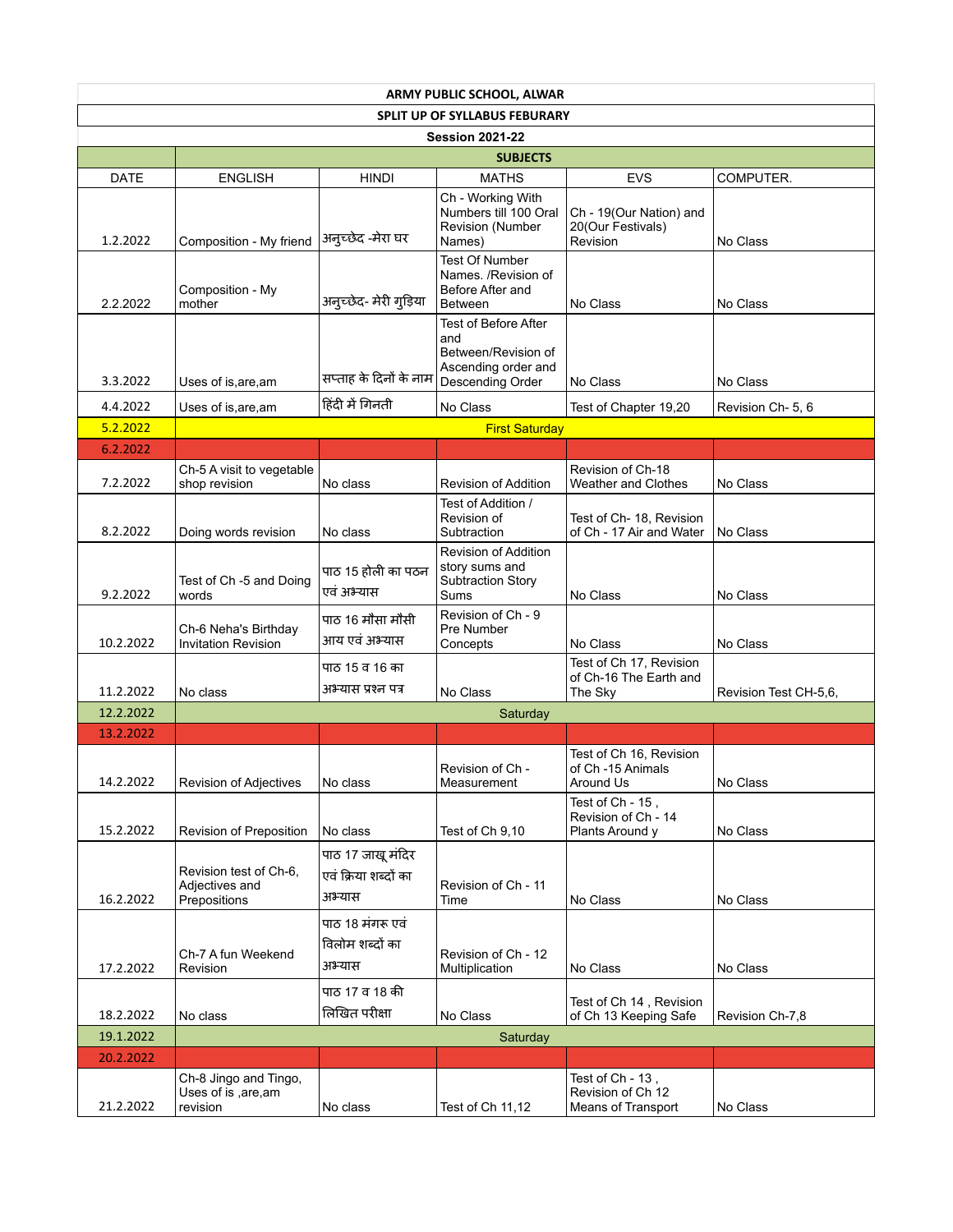| 22.2.2022           | Revision of Opposite,<br>One and many                                     | No class                                                 | Revision of Ch-13<br>Money         | Test of Ch-12, Revision<br>of Ch -11 Caring and<br>Sharing | No Class              |
|---------------------|---------------------------------------------------------------------------|----------------------------------------------------------|------------------------------------|------------------------------------------------------------|-----------------------|
| 23.2.2022           | Ch-9 it's Children's day,<br>Composition of Myself,<br>My mother revision | पाठ 20 ऋषि का<br>आश्रम एवं एक अनेक<br>शब्दों का अभ्यास   | Revision of Ch-14<br>Data Handling | No Class                                                   | No Class              |
| 24.2.2022           | Revision test of Ch -8.9                                                  | पाठ २१ अच्छा दोस्त<br>एवं इसकी और उसकी<br>बोली का अभ्यास | Test of Ch-13,14                   | No Class                                                   | No Class              |
| 25.2.2022           | No class                                                                  | पाठ 20 व 21 पर<br>आधारित कार्य पत्रिका                   | No Class                           | Test of Ch -11, Revision<br>of Ch - 10                     | Revision Test Ch-7,8  |
| 26.2.2022           |                                                                           |                                                          | Saturday                           |                                                            |                       |
| 27.2.2022           |                                                                           |                                                          |                                    |                                                            |                       |
| 28.2.2022           | <b>Revision of Full Course</b>                                            | Revision of Full<br>Course                               | Revision of Full<br>Course         | Revision of all Syllabus                                   | No Class              |
| Subject Teachers AK |                                                                           | AK                                                       | AK                                 | AK                                                         | Ms Deeksha Bagarhatta |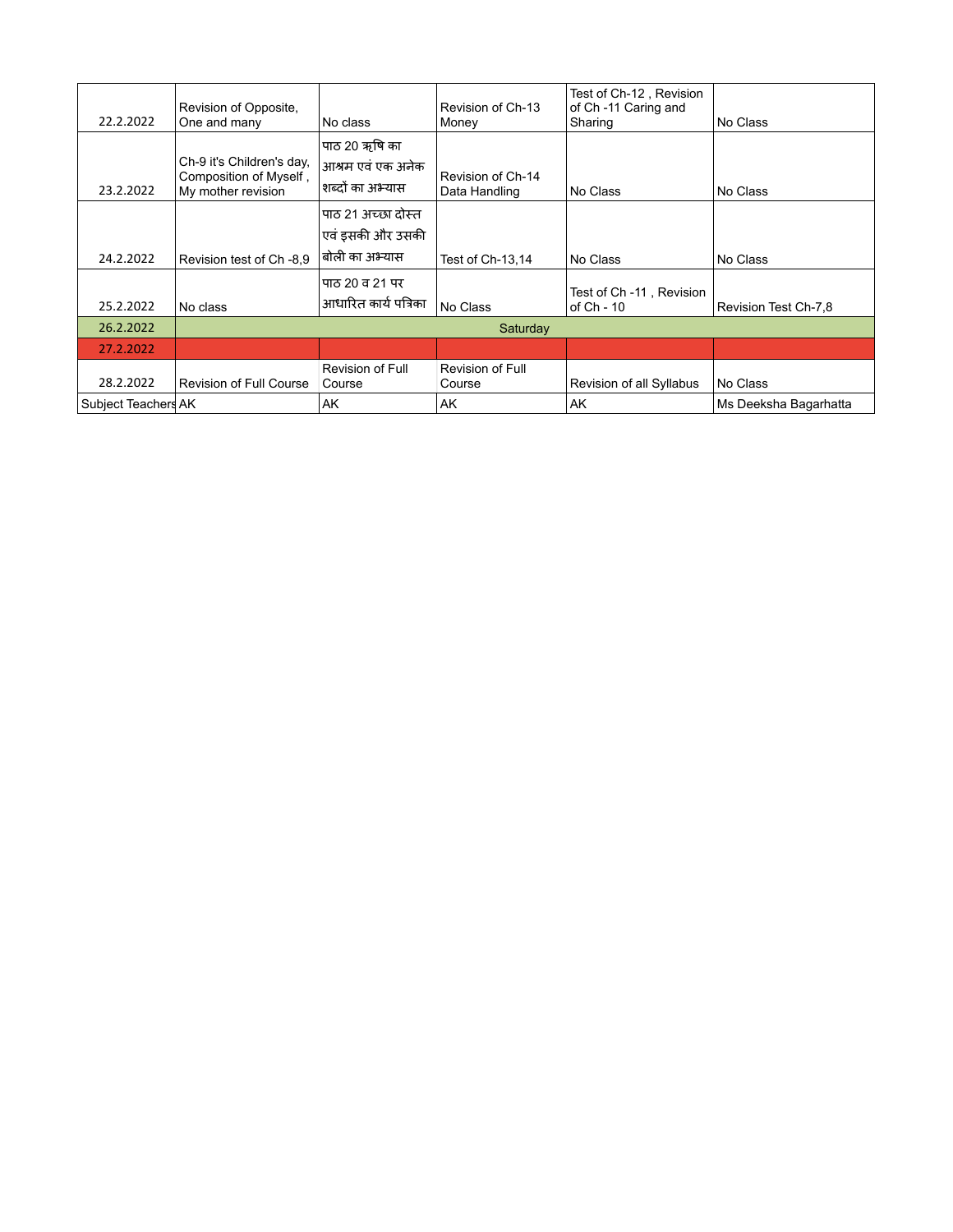| <b>ARMY PUBLIC SCHOOL, ALWAR</b> |                                                               |                                            |                                                            |                                                                         |                        |  |  |  |  |
|----------------------------------|---------------------------------------------------------------|--------------------------------------------|------------------------------------------------------------|-------------------------------------------------------------------------|------------------------|--|--|--|--|
|                                  | SPLIT UP OF SYLLABUS FEBURARY -2022                           |                                            |                                                            |                                                                         |                        |  |  |  |  |
| <b>Session 2021-22</b>           |                                                               |                                            |                                                            |                                                                         |                        |  |  |  |  |
|                                  |                                                               |                                            | <b>SUBJECTS</b>                                            |                                                                         |                        |  |  |  |  |
| <b>DATE</b>                      | <b>ENGLISH</b>                                                | <b>HINDI</b>                               | <b>MATHS</b>                                               | <b>EVS</b>                                                              | COMPUTER.              |  |  |  |  |
| 1.2.2022                         | <b>Ch-The Three Little</b><br>Pigs (Reading &<br>Explanation) | पाठ-15 चाँद बच<br>गया (वाचन व<br>व्याख्या) | Ch-16 Pattern                                              | No Class                                                                | No Class               |  |  |  |  |
| 2.2.2022                         | Reading And<br>Explanation                                    | शब्दार्थ व श्रुतलेख                        | Ch-16 Pattern in shapes                                    | No Class                                                                | No Class               |  |  |  |  |
| 3.3.2022                         | Wow Words and<br>Dictation                                    | No Class                                   | Ch-16 Pattern in<br><b>Numbers</b>                         | Ch-19 Map and<br><b>Monuments</b>                                       | No Class               |  |  |  |  |
| 4.4.2022                         | Fill ups And Match<br>ups                                     | No Class                                   | <b>Activity Worksheet -14</b>                              | Ch-19 Fillups, Match<br>the following                                   | No Class               |  |  |  |  |
| 5.2.2022                         |                                                               |                                            | <b>First Saturday</b>                                      |                                                                         |                        |  |  |  |  |
| 6.2.2022                         |                                                               |                                            |                                                            |                                                                         |                        |  |  |  |  |
|                                  |                                                               | खाली स्थान व                               |                                                            |                                                                         |                        |  |  |  |  |
| 7.2.2022                         | No Class                                                      | मिलान करो                                  | No Class                                                   | ch-19 Ques/Ans                                                          | Revision Ch-5,6,7      |  |  |  |  |
| 8.2.2022                         | Ques./ Answers                                                | प्रश्न / उत्तर                             | Live Worksheet of Ch- 16   No class                        |                                                                         | No Class               |  |  |  |  |
|                                  |                                                               | खाली स्थान व                               |                                                            |                                                                         |                        |  |  |  |  |
| 9.2.2022                         | Revision of ch-6                                              | मिलान करो                                  | Dodging of tables 11-15                                    | No Class                                                                | No Class               |  |  |  |  |
| 10.2.2022                        | Revision of ch-8                                              | No Class                                   | Ch 14 Live worksheet<br>(Time)                             | Test of Ch-19                                                           | No Class               |  |  |  |  |
| 11.2.2022                        | Revision of ch-6                                              | No Class                                   | Ch-14 Time Oral Test                                       | Revision of ch- 10, 11<br>(Means of<br>communication<br>/Transportation | No Class               |  |  |  |  |
| 12.2.2022                        |                                                               |                                            | Saturday                                                   |                                                                         |                        |  |  |  |  |
| 13.2.2022                        |                                                               |                                            |                                                            |                                                                         |                        |  |  |  |  |
| 14.2.2022                        | No Class                                                      | Revision of Ch-10<br>. 11                  | No Class                                                   | Revision Ch-12<br>(Road Safety) and<br>test of ch 10,11                 | Revision Test Ch-5,6,7 |  |  |  |  |
| 15.2.2022                        | Revision of ch-9                                              | प्रश्न / उत्तर                             | Ch-13 Money Revision                                       | No Class                                                                | No Class               |  |  |  |  |
| 16.2.2022                        | Revision of ch-10                                             | शब्दार्थ व श्रुतलेख                        | Ch-13 Revision Test                                        | No Class                                                                | No Class               |  |  |  |  |
| 17.2.2022                        | Revision of CH-14,<br>(Grammar)                               | No Class                                   | Live Worksheet of Ch-15                                    | Oral Revision of Ch-<br>13, 14(Plants /<br>Animals around us            | No Class               |  |  |  |  |
| 18.2.2022                        | Revision of CH-15, (<br>Grammar)                              | No Class                                   | Ch- 5 Division Test                                        | Revision of Ch-15<br>(Our Earth)                                        | No Class               |  |  |  |  |
| 19.1.2022                        |                                                               |                                            | Saturday                                                   |                                                                         |                        |  |  |  |  |
| 20.2.2022                        |                                                               |                                            |                                                            |                                                                         |                        |  |  |  |  |
| 21.2.2022                        | No Class                                                      | खाली स्थान व<br>मिलान करो                  | No Class                                                   | Ch-15, 16 and 18<br><b>Reading Test</b>                                 | Revision Ch-8,9        |  |  |  |  |
| 22.2.2022                        | Recitation                                                    | Recitation                                 | Ch-12 Revision of<br>Measurement of<br>Capacity            | No Class                                                                | No Class               |  |  |  |  |
| 23.2.2022                        | Revision of CH-16, (<br>Grammar)                              | Revision of<br>Sarvanam, Kriya             | Ch-10, 11 Revision of<br>Measurement of Length<br>and Mass | No Class                                                                | No Class               |  |  |  |  |
| 24.2.2022                        | Revision of CH-17, (<br>Grammar)                              | No Class                                   | ch- 15, 16 Test                                            | Revision-ch-17,18;<br>Test of Ch-18 (Save<br>The Earth)                 | No Class               |  |  |  |  |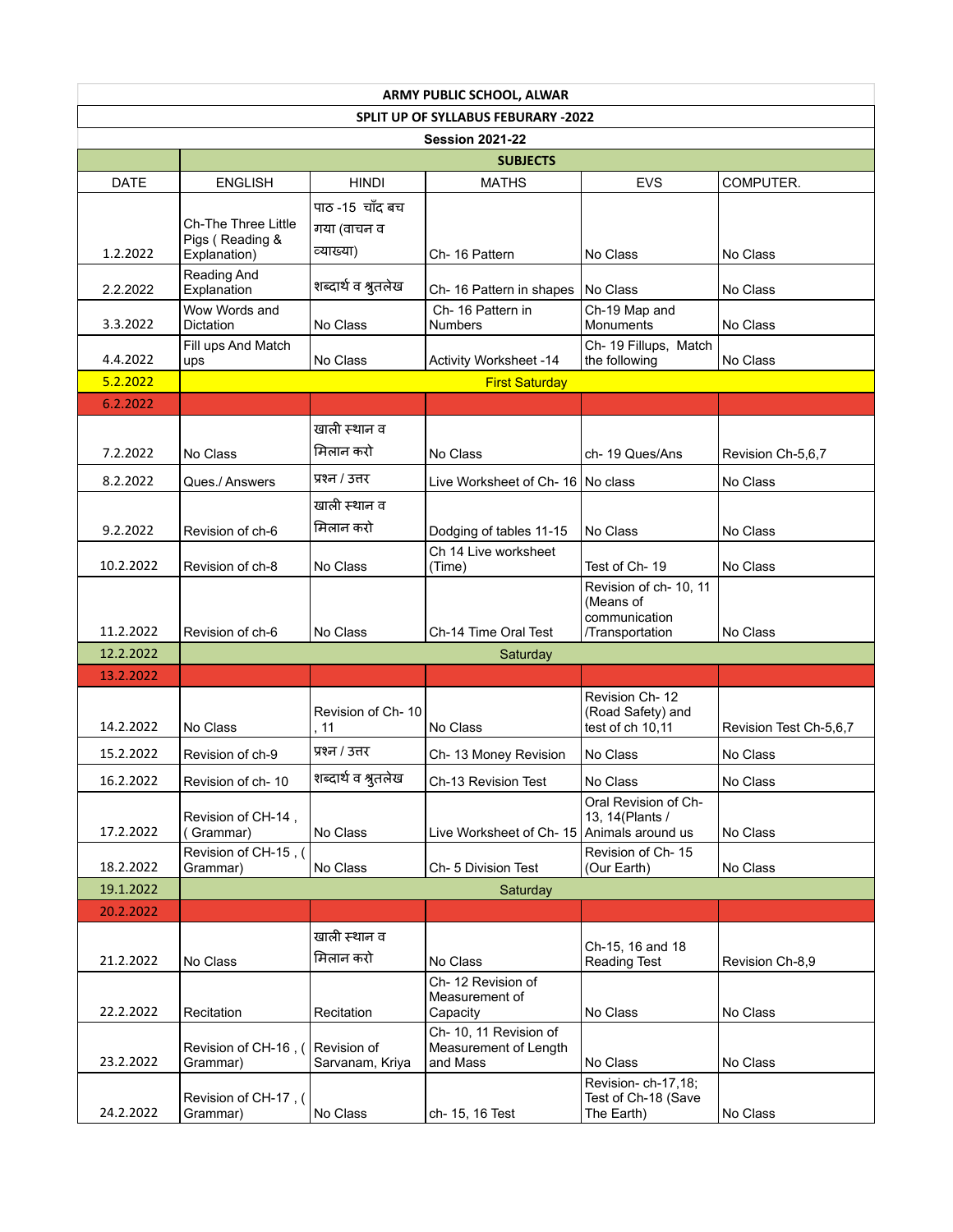| 25.2.2022           | Revision of CH-9 .<br>10 (Grammar) | No Class                     | Test Of Ch 10,11 and 12 | Revision Of ch-19<br>(Maps and<br>Monuments) | l No Class            |  |  |
|---------------------|------------------------------------|------------------------------|-------------------------|----------------------------------------------|-----------------------|--|--|
| 26.2.2022           |                                    | Saturday                     |                         |                                              |                       |  |  |
| 27.2.2022           |                                    |                              |                         |                                              |                       |  |  |
| 28.2.2022           | l No Class                         | Revision of<br>Vilom, Vachan | No Class                | <b>Oral Revision Ch-</b><br>10.11.12         | Revision Test Ch-8,9  |  |  |
| Subject Teachers PS |                                    | PS                           | <b>PS</b>               | PS                                           | Ms Deeksha Bagarhatta |  |  |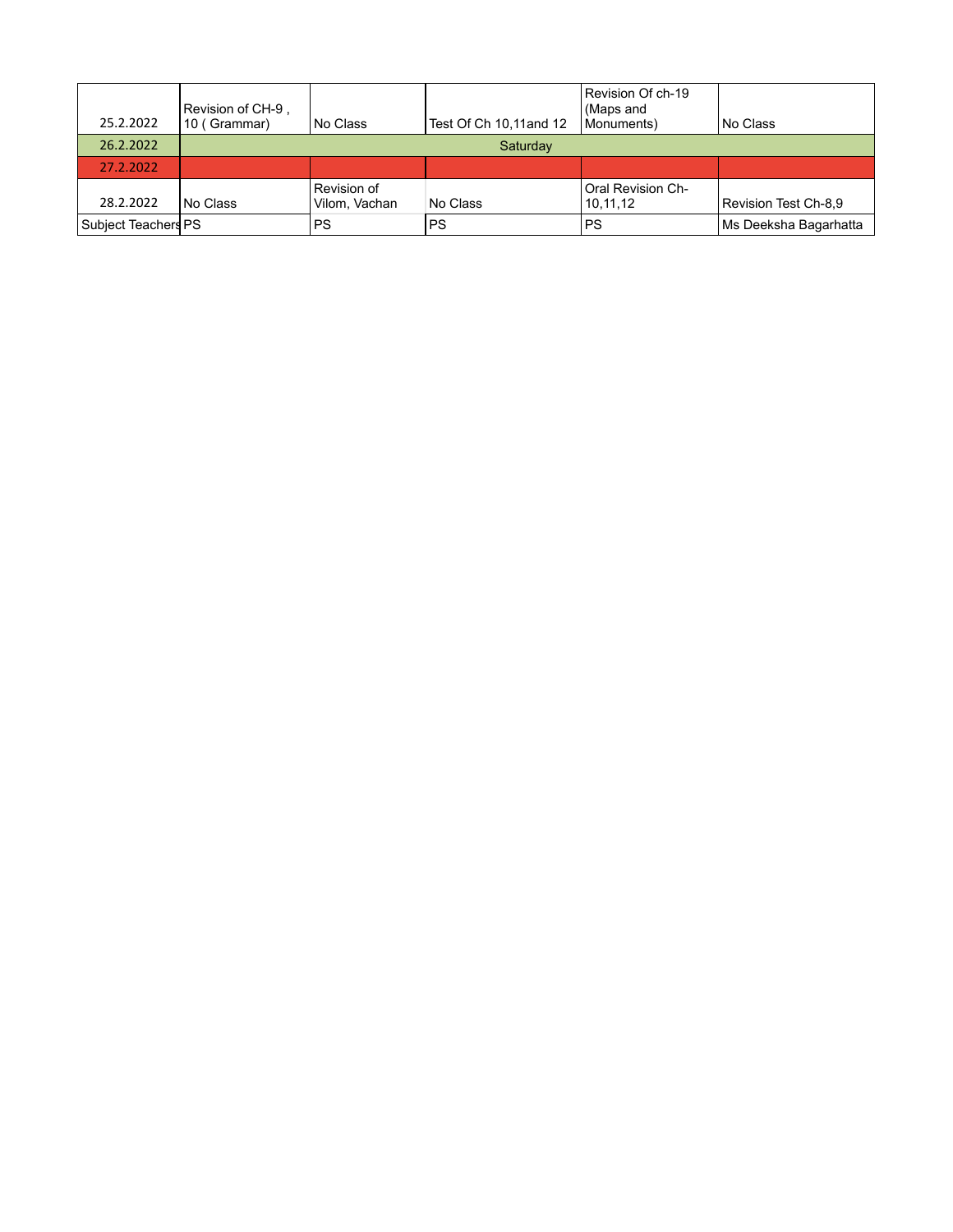|             |                                           |                          | ARMY PUBLIC SCHOOL, ALWAR           |                                         |                        |
|-------------|-------------------------------------------|--------------------------|-------------------------------------|-----------------------------------------|------------------------|
|             |                                           |                          | SPLIT UP OF SYLLABUS FEBURARY -2022 |                                         |                        |
|             |                                           |                          | <b>Session 2021-22</b>              |                                         |                        |
|             |                                           |                          | <b>SUBJECTS</b>                     |                                         |                        |
| <b>DATE</b> | <b>ENGLISH</b>                            | <b>HINDI</b>             | <b>MATHS</b>                        | <b>EVS</b>                              | COMPUTER.              |
|             | Ch-10 The Three Little<br>Pigs (Reading & |                          |                                     | Ch-19 Map and<br>Monuments (Reading     |                        |
| 1.2.2022    | Explanation)                              | No Class                 | Ch-16 Pattern                       | & Explanation)                          | No Class               |
|             |                                           | पाठ -15 चाँद बच गया      |                                     |                                         |                        |
| 2.2.2022    | Wow Words and<br>Dictation                | (वाचन व व्याख्या)        | Ch- 16 Pattern in shape No Class    |                                         | No Class               |
|             |                                           |                          |                                     | Ch-19 Map and                           |                        |
|             | Fill ups And Match                        |                          | Ch-16 Pattern in                    | Monuments (Reading                      |                        |
| 3.3.2022    | ups                                       | शब्दार्थ व श्रुतलेख      | <b>Numbers</b>                      | by students)                            | No Class               |
|             |                                           | खाली स्थान व मिलान       |                                     | Ch-19 Fillups, Match                    |                        |
| 4.4.2022    | No Class                                  | करो                      | <b>Activity Worksheet -14</b>       | the following                           | No Class               |
| 5.2.2022    |                                           |                          | <b>First Saturday</b>               |                                         |                        |
| 6.2.2022    |                                           |                          |                                     |                                         |                        |
| 7.2.2022    | Ques./ Answers                            | No Class                 | No Class                            | ch-19 Ques/Ans                          | Revision Ch-5,6,7      |
| 8.2.2022    | Revision of ch-6                          | No Class                 | Live Worksheet of Ch-               | Test of Ch-19                           | No Class               |
| 9.2.2022    | Revision of ch-7                          | प्रश्न / उत्तर           | Dodging of tables 11-15 No Class    |                                         | No Class               |
|             |                                           |                          | Ch 14 Live worksheet                |                                         |                        |
| 10.2.2022   | Revision of ch-8                          | Revision of Ch-8, 9      | (Time)                              | No Class                                | No Class               |
|             |                                           |                          |                                     | Revision of ch- 10, 11                  |                        |
|             |                                           |                          |                                     | (Means of                               |                        |
| 11.2.2022   | No Class                                  | Revision of Ch-10,<br>11 | Ch-14 Time Oral Test                | communication<br>/Transportation        | No Class               |
| 12.2.2022   |                                           |                          | Saturday                            |                                         |                        |
| 13.2.2022   |                                           |                          |                                     |                                         |                        |
|             |                                           |                          |                                     | Revision Ch-12                          |                        |
|             |                                           |                          |                                     | (Road Safety) and test                  |                        |
| 14.2.2022   | Revision of ch-9                          | No Class                 | No Class                            | of ch 10,11                             | Revision Test Ch-5,6,7 |
|             |                                           |                          | Ch-13 Money                         | Oral Revision of Ch-<br>13, 14(Plants / |                        |
| 15.2.2022   | Revision of ch-10                         | No Class                 | Revision                            | Animals around us                       | No Class               |
| 16.2.2022   | Recitation                                | Revision of ch-12,       | Ch-13 Revision Test                 | No Class                                | No Class               |
|             | Revision of CH-9, 10                      |                          | Live Worksheet of Ch-               |                                         |                        |
| 17.2.2022   | (Grammar)                                 | Revision of ch-13        | 15                                  | No Class                                | No Class               |
| 18.2.2022   |                                           | Revision of Vilom,       |                                     | Revision of Ch-15                       |                        |
|             | No Class                                  | Vachan                   | Ch- 5 Division Test                 | (Our Earth)                             | No Class               |
| 19.1.2022   |                                           |                          | Saturday                            |                                         |                        |
| 20.2.2022   |                                           |                          |                                     |                                         |                        |
| 21.2.2022   | Revision of CH-11, 13<br>(Grammar)        | No Class                 | No Class                            | Ch-15, 16 and 18<br><b>Reading Test</b> | Revision Ch-8.9        |
|             |                                           |                          | Ch-12 Revision of                   | Revision-ch-17,18;                      |                        |
|             | Revision of CH-14, (                      |                          | Measurement of                      | Test of Ch-18 (Save                     |                        |
| 22.2.2022   | Grammar)                                  | No Class                 | Capacity                            | The Earth)                              | No Class               |
|             |                                           |                          |                                     |                                         |                        |
|             |                                           |                          | Ch- 10, 11 Revision of              |                                         |                        |
| 23.2.2022   | Revision of CH-15, (<br>Grammar)          | Revision of ch-14        | Measurement of<br>Length and Mass   | No Class                                | No Class               |
|             | Revision of CH-16, (                      |                          |                                     |                                         |                        |
| 24.2.2022   | Grammar)                                  | Revision of ch-15        | ch- 15, 16 Test                     | No Class                                | No Class               |
|             |                                           |                          |                                     | Revision Of ch-19                       |                        |
|             |                                           | Revision of Sarvanam,    | Test Of Ch 10,11 and                | (Maps and                               |                        |
| 25.2.2022   | No Class                                  | Kriya                    | 12                                  | Monuments)                              | No Class               |
| 26.2.2022   |                                           |                          | Saturday                            |                                         |                        |
| 27.2.2022   |                                           |                          |                                     |                                         |                        |
| 28.2.2022   | Revision of CH-17, (<br>Grammar)          | No Class                 | No Class                            | Oral Revision Ch-<br>10,11,12           | Revision Test Ch-8,9   |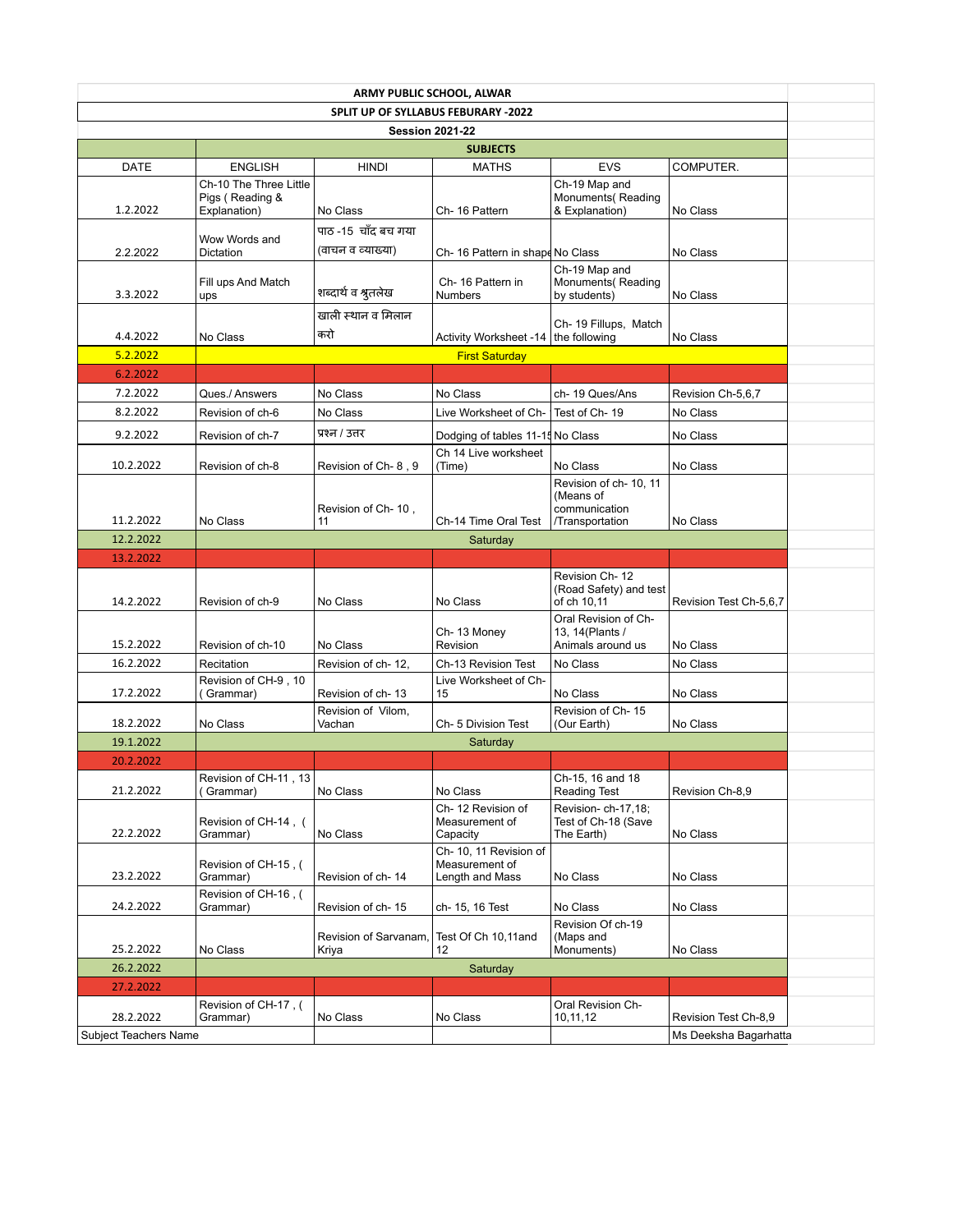|                                     |                                                             |                                                 | ARMY PUBLIC SCHOOL, ALWAR |                                                                            |                         |  |  |  |
|-------------------------------------|-------------------------------------------------------------|-------------------------------------------------|---------------------------|----------------------------------------------------------------------------|-------------------------|--|--|--|
| SPLIT UP OF SYLLABUS FEBURARY -2022 |                                                             |                                                 |                           |                                                                            |                         |  |  |  |
|                                     |                                                             |                                                 | <b>Session 2021-22</b>    |                                                                            |                         |  |  |  |
|                                     |                                                             |                                                 | <b>SUBJECTS</b>           |                                                                            |                         |  |  |  |
| <b>DATE</b>                         | <b>ENGLISH</b>                                              | <b>HINDI</b>                                    | <b>MATHS</b>              | <b>EVS</b>                                                                 | COMPUTER.               |  |  |  |
| 1.2.2022                            | Poem-5 Daisies(Recitation)                                  | No Class                                        | <b>Revision Oral</b>      | Ch-18 Our Festivals Q/Ans.                                                 | No Class                |  |  |  |
| 2.2.2022                            | No Class                                                    | पाठ-१५ बूढ़ा घोड़ा<br>प्रश्न/उत्तर/अभ्यास कार्य | Revision Ch 1             | Ch-19 Things We Make<br>Reading and Explanation                            | No Class                |  |  |  |
| 3.3.2022                            | Poem-5 Daisies (Explanation)                                | हिंदी की गिनती                                  | No Class                  | No Class                                                                   | Revision Ch- 5,6,7      |  |  |  |
| 4.4.2022                            | Poem-5 Daisies( Questions<br>and answers)                   | पाठ-११ पर्यायवाची शब्द                          | Test Ch 1                 | No Class                                                                   | No Class                |  |  |  |
| 5.2.2022                            |                                                             |                                                 | <b>First Saturday</b>     |                                                                            |                         |  |  |  |
| 6.2.2022                            |                                                             |                                                 |                           |                                                                            |                         |  |  |  |
| 7.2.2022                            | Revision -Conjunctions,<br>Prepositions                     | No Class                                        | Revision Ch 2, 3, 4 & 5   | Ch-19 Things We Make (<br>Exercise)                                        | No Class                |  |  |  |
| 8.2.2022                            | Poem-3 The Fairy At The Zoo,<br>poem-4 Mother Moon          | No Class                                        | Test                      | Ch-20 Unity in Diversity (<br>Reading and Explanation)                     | No Class                |  |  |  |
|                                     |                                                             | पाठ-१२ अनेक शब्दों के लिए एक                    |                           |                                                                            |                         |  |  |  |
| 9.2.2022                            | No Class                                                    | शब्द                                            | Revision Ch 6&7           | Ch-20 Unity in Diversity (<br>Exercise)                                    | No Class                |  |  |  |
|                                     | Ch-7 The Clever Crab, Ch-8                                  |                                                 |                           |                                                                            |                         |  |  |  |
| 10.2.2022                           | The Ace Swimmer Mihir Sen                                   | पाठ-१३ श् <b>दध/अश्</b> दध शब्द                 | No Class                  | No Class                                                                   | Revision Test Ch- 5,6,7 |  |  |  |
| 11.2.2022                           | Reading                                                     | live worksheets(Grammar)                        | Test                      | No Class                                                                   | No Class                |  |  |  |
| 12.2.2022                           |                                                             |                                                 | Saturday                  |                                                                            |                         |  |  |  |
| 13.2.2022                           |                                                             |                                                 |                           |                                                                            |                         |  |  |  |
| 14.2.2022                           | Revision - Ch 9The magic<br>Sheet.10 Our Universe           | No Class                                        | Revision Ch:8             | Revision of Ch-11A Friendly<br>Neighborhood, Ch-12Locating<br>Places       | No Class                |  |  |  |
| 15.2.2022                           | Revision - Ch -11 Garima goes<br>to school, Poem -5 Daisies | No Class                                        | Revision Ch:9             | Revision of Ch-13 The<br>Storytory of a Wheel, Ch-14<br>Means of Transport | No Class                |  |  |  |
| 16.2.2022                           | No Class                                                    | मौखिक परीक्षा (शब्दार्थ)                        | Revision Ch 10, 11& 12    | Revision of Ch-15 Means of<br>Communication, Ch-<br>16Weather and Seasons  | No Class                |  |  |  |
| 17.2.2022                           | Revision - Ch - 5 Jack And The<br>Beanstalk, Articles       | मौखिक परीक्षा(प्रश्न/उत्तर)                     | No Class                  | No Class                                                                   | Revision Ch-8,9,10      |  |  |  |
|                                     |                                                             | ऑनलाइन परीक्षा(शब्दार्थ/प्रश्न-                 |                           |                                                                            |                         |  |  |  |
| 18.2.2022                           | Revision -Adverbs, Tense                                    | उत्तर)                                          | Test                      | No Class                                                                   | No Class                |  |  |  |
| 19.1.2022                           |                                                             |                                                 | Saturday                  |                                                                            |                         |  |  |  |
| 20.2.2022                           |                                                             |                                                 |                           |                                                                            |                         |  |  |  |
| 21.2.2022                           | Revision -Interjections, Short<br>Forms                     | No Class                                        | Revision Ch:13            | Revision of Ch-17The Earth<br>and Sky, Ch-18Our Festivals                  | No Class                |  |  |  |
| 22.2.2022                           | Revision -Comparisoins,<br>Tense                            | No Class                                        | Revision Ch:14 & 15       | Revision of Ch-19 Things We<br>Make Ch- 20 Unity in Diversity              | No Class                |  |  |  |
| 23.2.2022                           | No Class                                                    | ऑनलाइन परीक्षा(व्याकरण)                         | <b>Mock Test</b>          | Revision of Ch-7 The Food<br>We Eat                                        | No Class                |  |  |  |
| 24.2.2022                           | Revision -Use of Don't,<br>Doesn't, Didn't                  | Doubt Class                                     | No Class                  | No Class                                                                   | Revision Test Ch-8,9,10 |  |  |  |
| 25.2.2022                           | Mock test                                                   | Worksheet(Whole Syllabus)                       | Oral                      | No Class                                                                   | No Class                |  |  |  |
| 26.2.2022                           |                                                             |                                                 | Saturday                  |                                                                            |                         |  |  |  |
| 27.2.2022                           |                                                             |                                                 |                           |                                                                            |                         |  |  |  |
| 28.2.2022                           | <b>Reading Test</b>                                         | No Class                                        | Doubt Solving             | Mock test                                                                  | No Class                |  |  |  |
| Subject Teachers Name               | M.Lakshmi                                                   | Meenu Chaudhary                                 | Aruna Soni                | Ashu Arora                                                                 | Ms Deeksha Bagarhatta   |  |  |  |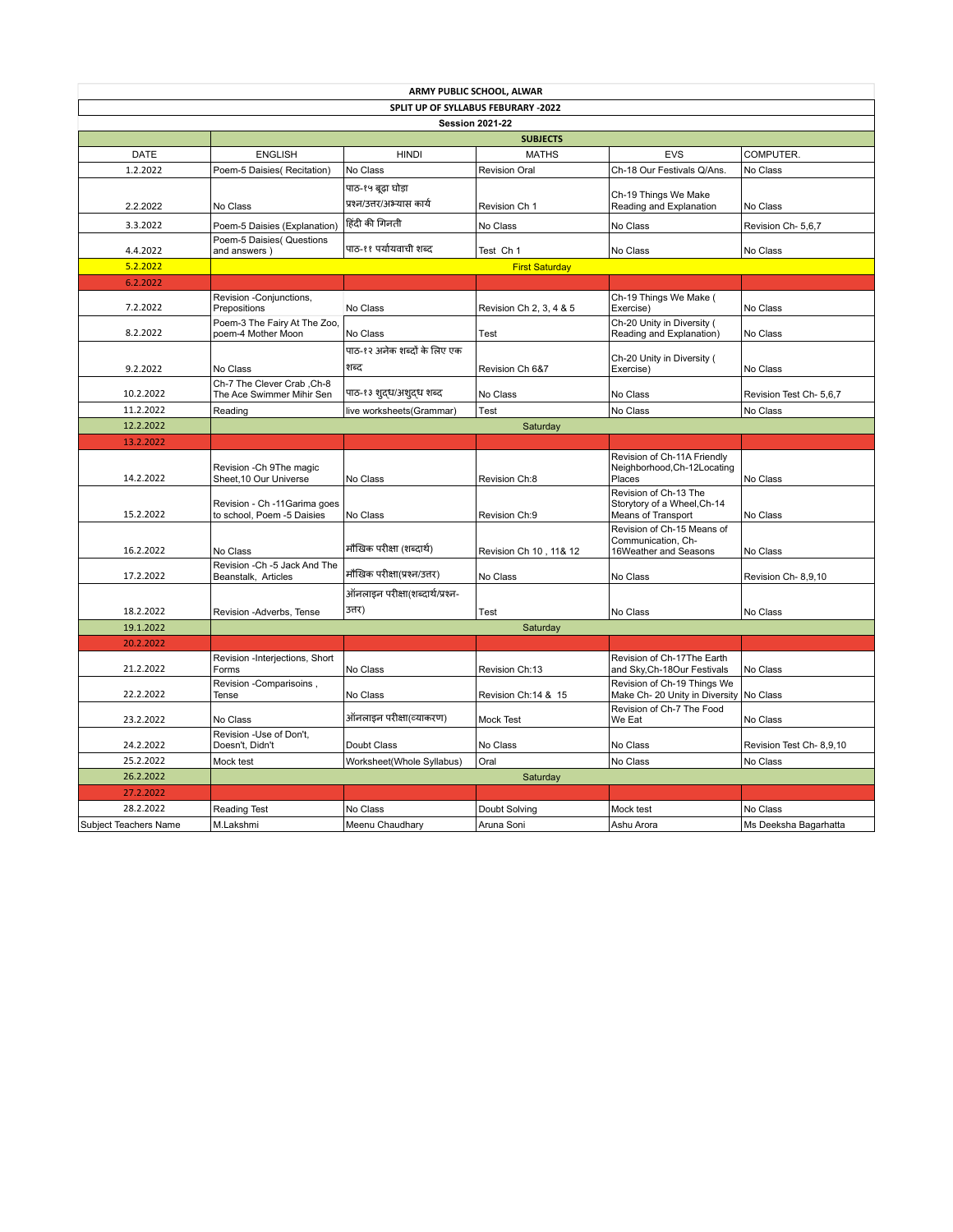|                       |                                                     | ARMY PUBLIC SCHOOL, ALWAR              |                         |                                                                            |                          |
|-----------------------|-----------------------------------------------------|----------------------------------------|-------------------------|----------------------------------------------------------------------------|--------------------------|
|                       |                                                     | SPLIT UP OF SYLLABUS FEBURARY -2022    |                         |                                                                            |                          |
|                       |                                                     |                                        | <b>Session 2021-22</b>  |                                                                            |                          |
|                       |                                                     |                                        | <b>SUBJECTS</b>         |                                                                            |                          |
| <b>DATE</b>           | <b>ENGLISH</b>                                      | <b>HINDI</b>                           | <b>MATHS</b>            | <b>EVS</b>                                                                 | COMPUTER.                |
| 1.2.2022              | Poem-5 Daisies                                      | No Class                               | <b>Revision Oral</b>    | No Class                                                                   | No Class                 |
|                       |                                                     | पाठ-१५ बूढ़ा घोड़ा प्रश्न/उत्तर/अभ्यास |                         |                                                                            |                          |
| 2.2.2022              | Reading And Explanation                             | कार्य                                  | Revision Ch 1           | No Class                                                                   | No Class                 |
| 3.3.2022              | Reading By Students                                 | हिंदी की गिनती                         | Test Ch 1               | Ch-19 Things We Make<br>Reading and Explanation                            | Revision Ch-5,6,7        |
| 4.4.2022              | Word Meanings                                       | No Class                               | No Class                | Ch-19 Things We Make (<br>Exercise)                                        | No Class                 |
| 5.2.2022              |                                                     |                                        | <b>First Saturday</b>   |                                                                            |                          |
| 6.2.2022              |                                                     |                                        |                         |                                                                            |                          |
| 7.2.2022              | No Class                                            | पाठ-११ पर्यायवाची शब्द                 | Revision Ch 2, 3, 4 & 5 | Ch-20 Unity in Diversity (<br>Reading and Explanation)                     | No Class                 |
| 8.2.2022              | <b>Dictation Words</b>                              | No Class                               | Test                    | No Class                                                                   | No Class                 |
|                       |                                                     | पाठ-१२ अनेक शब्दों के लिए एक           |                         |                                                                            |                          |
| 9.2.2022              | Ques /Ans                                           | शब्द                                   | Revision Ch 6&7         | No Class                                                                   | No Class                 |
| 10.2.2022             | Mock Test                                           | पाठ-१३ श् <b>दध/अश्</b> दध शब्द        | Test                    | Ch-20 Unity in Diversity (<br>Exercise)                                    | Revision Test Ch- 5,6,7  |
| 11.2.2022             | Revision - Ch 9The<br>magicSheet, 10 Our Universe   | No Class                               | No Class                | Revision of Ch-11A Friendly<br>Neighborhood, Ch-12Locating<br>Places       | No Class                 |
| 12.2.2022             |                                                     |                                        | Saturday                |                                                                            |                          |
| 13.2.2022             |                                                     |                                        |                         |                                                                            |                          |
| 14.2.2022             | No Class                                            | live worksheets(Grammar)               | Revision Ch:8           | Revision of Ch-13 The<br>Storytory of a Wheel, Ch-14<br>Means of Transport | No Class                 |
|                       | Revision - Ch -11 Garima goes                       |                                        |                         |                                                                            |                          |
| 15.2.2022             | to school, Poem -5 Daisies                          | No Class                               | Revision Ch:9           | No Class                                                                   | No Class                 |
| 16.2.2022             | Revision -Ch -5 Jack And The<br>Beanstalk, Articles | मौखिक परीक्षा (शब्दार्थ)               | Revision Ch 10, 11& 12  | No Class                                                                   | No Class                 |
| 17.2.2022             | Revision -Adverbs                                   | मौखिक परीक्षा(प्रश्न/उत्तर)            | Test                    | Revision of Ch-15 Means of<br>Communication, Ch-16Weather<br>and Seasons   | Revision Ch-8,9,10       |
|                       | Revision -Use of Don't,                             |                                        |                         | Revision of Ch-17The Earth                                                 |                          |
| 18.2.2022             | Doesn't, Didn't                                     | No Class                               | No Class                | and Sky, Ch-18Our Festivals                                                | No Class                 |
| 19.1.2022             |                                                     |                                        | Saturday                |                                                                            |                          |
| 20.2.2022             |                                                     |                                        |                         |                                                                            |                          |
|                       |                                                     | ऑनलाइन परीक्षा(शब्दार्थ/प्रश्न-        |                         |                                                                            |                          |
| 21.2.2022             | No Class                                            | उत्तर)                                 | Revision Ch:13          | Revision of Ch-19 Things We<br>Make Ch- 20 Unity in Diversity              | No Class                 |
| 22.2.2022             | Revision -Interjections                             | No Class                               | Revision Ch:14 & 15     | No Class                                                                   | No Class                 |
| 23.2.2022             | Revision -Comparisoins                              | ऑनलाइन परीक्षा(व्याकरण)                | Mock Test               | No Class                                                                   | No Class                 |
| 24.2.2022             | <b>Recitation Test</b>                              | Doubt Class                            | Oral                    | Revision of Ch-7 The Food We<br>Eat                                        | Revision Test Ch- 8,9,10 |
| 25.2.2022             | <b>Reading Test</b>                                 | No Class                               | No Class                | Mock test                                                                  | No Class                 |
| 26.2.2022             |                                                     |                                        | Saturday                |                                                                            |                          |
| 27.2.2022             |                                                     |                                        |                         |                                                                            |                          |
| 28.2.2022             | No Class                                            | Worksheet(Whole Syllabus)              | Doubt Solving           | Doubt Class                                                                | No Class                 |
| Subiect Teachers Name | Shveta Jain                                         | Sonali Bhattacharva                    | Aruna Soni              | Ashu Arora                                                                 | Ms Deeksha Bagarhatta    |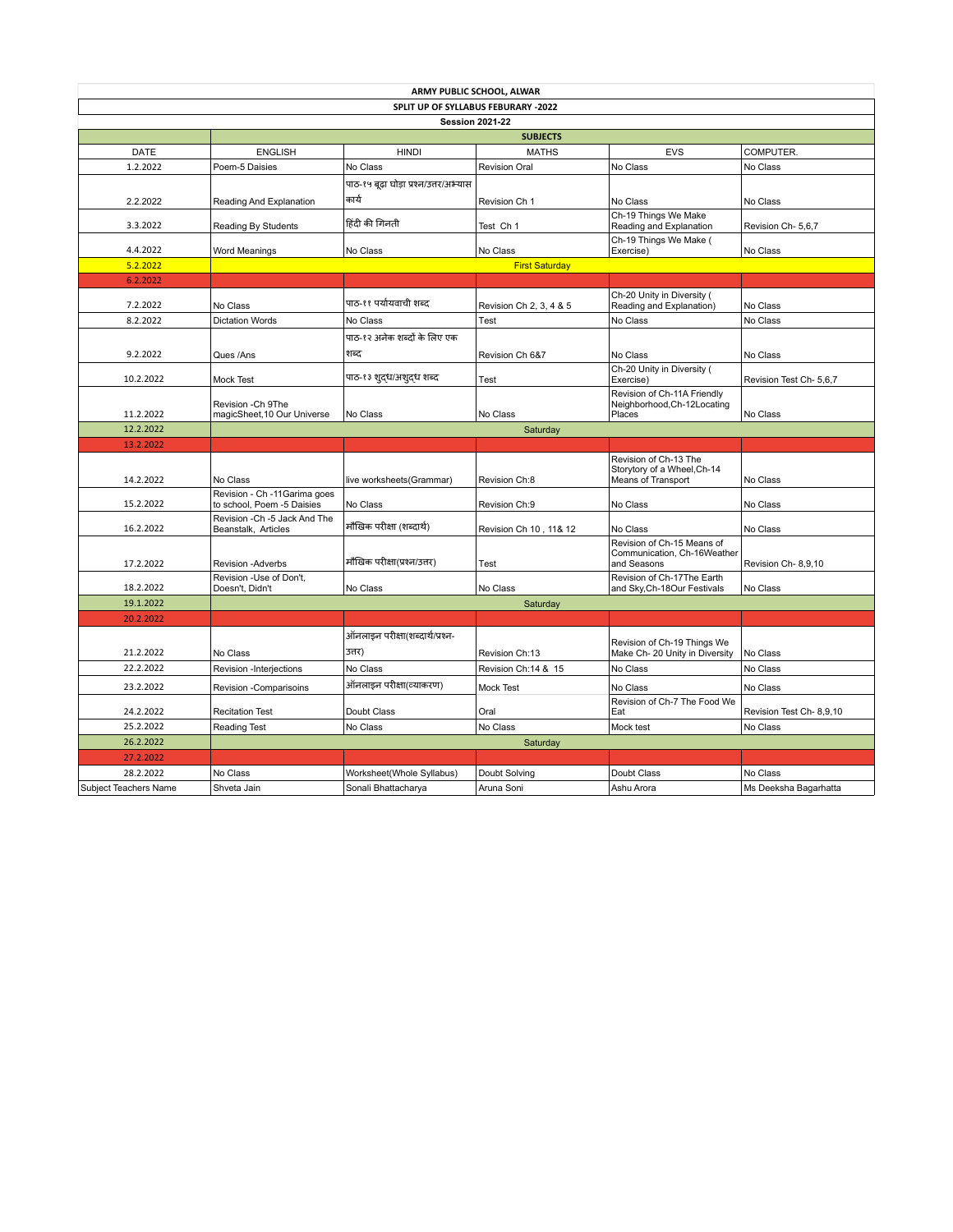|                                     | ARMY PUBLIC SCHOOL, ALWAR                                   |                                        |                         |                                                                            |                         |  |  |  |  |
|-------------------------------------|-------------------------------------------------------------|----------------------------------------|-------------------------|----------------------------------------------------------------------------|-------------------------|--|--|--|--|
| SPLIT UP OF SYLLABUS FEBURARY -2022 |                                                             |                                        |                         |                                                                            |                         |  |  |  |  |
|                                     | <b>Session 2021-22</b><br><b>SUBJECTS</b>                   |                                        |                         |                                                                            |                         |  |  |  |  |
| DATE                                | <b>ENGLISH</b>                                              | <b>HINDI</b>                           | <b>MATHS</b>            | <b>EVS</b>                                                                 | COMPUTER.               |  |  |  |  |
| 1.2.2022                            |                                                             | No Class                               | <b>Revision Oral</b>    | Ch-18 Our Festivals Q/Ans.                                                 | Revision Ch- 5,6,7      |  |  |  |  |
|                                     | Poem-5 Daisies                                              |                                        |                         |                                                                            |                         |  |  |  |  |
|                                     |                                                             | पाठ-१५ बूढ़ा घोड़ा प्रश्न/उत्तर/अभ्यास |                         | Ch-19 Things We Make                                                       |                         |  |  |  |  |
| 2.2.2022                            | Reading And Explanation                                     | कार्य                                  | No Class                | Reading and Explanation                                                    | No Class                |  |  |  |  |
| 3.3.2022                            | Word Meanings                                               | हिंदी की गिनती                         | Revision Ch 1           | No Class                                                                   | No Class                |  |  |  |  |
| 4.4.2022                            | No Class                                                    | पाठ-११ पर्यायवाची शब्द                 | Test Ch 1               | No Class                                                                   | No Class                |  |  |  |  |
| 5.2.2022                            |                                                             |                                        | <b>First Saturday</b>   |                                                                            |                         |  |  |  |  |
| 6.2.2022                            |                                                             |                                        |                         |                                                                            |                         |  |  |  |  |
| 7.2.2022                            | Ques /Ans                                                   | No Class                               | Revision Ch 2, 3, 4 & 5 | Ch-19 Things We Make (<br>Exercise)                                        | No Class                |  |  |  |  |
| 8.2.2022                            | Conjunctions, Prepositions                                  | No Class                               | Test                    | Ch-20 Unity in Diversity (<br>Reading and Explanation)                     | Revision Test Ch- 5.6.7 |  |  |  |  |
|                                     |                                                             | पाठ-१२ अनेक शब्दों के लिए एक           |                         |                                                                            |                         |  |  |  |  |
| 9.2.2022                            | Poem-3 The Fairy At The Zoo,<br>poem-4 Mother Moon          | शब्द                                   | No Class                | Ch-20 Unity in Diversity (<br>Exercise)                                    | No Class                |  |  |  |  |
|                                     | Ch-7 The Clever Crab, Ch-8                                  |                                        |                         |                                                                            |                         |  |  |  |  |
| 10.2.2022                           | The Ace Swimmer Mihir Sen                                   | पाठ-१३ श् <i>दध/अश्</i> दध शब्द        | Revision Ch 6&7         | No Class                                                                   | No Class                |  |  |  |  |
| 11.2.2022                           | No Class                                                    | live worksheets(Grammar)               | Test                    | No Class                                                                   | No Class                |  |  |  |  |
| 12.2.2022                           | Saturday                                                    |                                        |                         |                                                                            |                         |  |  |  |  |
| 13.2.2022                           |                                                             |                                        |                         |                                                                            |                         |  |  |  |  |
| 14.2.2022                           | Revision - Ch 9The magic<br>Sheet, 10 Our Universe          | No Class                               | Revision Ch:8           | Revision of Ch-11A Friendly<br>Neighborhood, Ch-12Locating<br>Places       | No Class                |  |  |  |  |
| 15.2.2022                           | Revision - Ch -11 Garima goes<br>to school, Poem -5 Daisies | No Class                               | Revision Ch:9           | Revision of Ch-13 The Storytory<br>of a Wheel, Ch-14 Means of<br>Transport | Revision Ch-8,9,10      |  |  |  |  |
| 16.2.2022                           | Revision -Ch -5 Jack And The<br>Beanstalk, Articles         | मौखिक परीक्षा (शब्दार्थ)               | No Class                | Revision of Ch-15 Means of<br>Communication, Ch-16Weather<br>and Seasons   | No Class                |  |  |  |  |
| 17.2.2022                           | Revision -Adverbs, Tense                                    | मौखिक परीक्षा(प्रश्न/उत्तर)            | Revision Ch 10, 11& 12  | No Class                                                                   | No Class                |  |  |  |  |
|                                     |                                                             | ऑनलाइन परीक्षा(शब्दार्थ/प्रश्न-        |                         |                                                                            |                         |  |  |  |  |
| 18.2.2022                           | No Class                                                    | उत्तर)                                 |                         |                                                                            | No Class                |  |  |  |  |
|                                     |                                                             |                                        | Test                    | No Class                                                                   |                         |  |  |  |  |
| 19.1.2022                           |                                                             |                                        | Saturday                |                                                                            |                         |  |  |  |  |
| 20.2.2022                           |                                                             |                                        |                         | Revision of Ch-17The Earth                                                 |                         |  |  |  |  |
| 21.2.2022                           | Revision -Interjections, Short<br>Forms                     | No Class                               | Revision Ch:13          | and Sky, Ch-18Our Festivals                                                | No Class                |  |  |  |  |
| 22.2.2022                           | Revision -Comparisoins, Tense                               | No Class                               | Revision Ch:14 & 15     | Revision of Ch-19 Things We<br>Make Ch- 20 Unity in Diversity              | Revision Test Ch-8,9,10 |  |  |  |  |
| 23.2.2022                           | Revision -Use of Don't, Doesn't,<br>Didn't                  | ऑनलाइन परीक्षा(व्याकरण)                | No Class                | Revision of Ch-7 The Food We<br>Eat                                        | No Class                |  |  |  |  |
| 24.2.2022                           | Reading Test                                                | Doubt Class                            | Mock Test               | No Class                                                                   | No Class                |  |  |  |  |
| 25.2.2022                           | No Class                                                    | Worksheet(Whole Syllabus)              | Oral                    | No Class                                                                   | No Class                |  |  |  |  |
| 26.2.2022                           |                                                             |                                        | Saturday                |                                                                            |                         |  |  |  |  |
| 27.2.2022                           |                                                             |                                        |                         |                                                                            |                         |  |  |  |  |
| 28.2.2022                           | <b>Recitation Test</b>                                      | No Class                               | Doubt Solving           | Mock test                                                                  | No Class                |  |  |  |  |
| Subject Teachers Name               | Shveta Jain                                                 | Meenu Chaudhary                        | Aruna Soni              | Meenu Chaudhary                                                            | Ms Deeksha Bagarhatta   |  |  |  |  |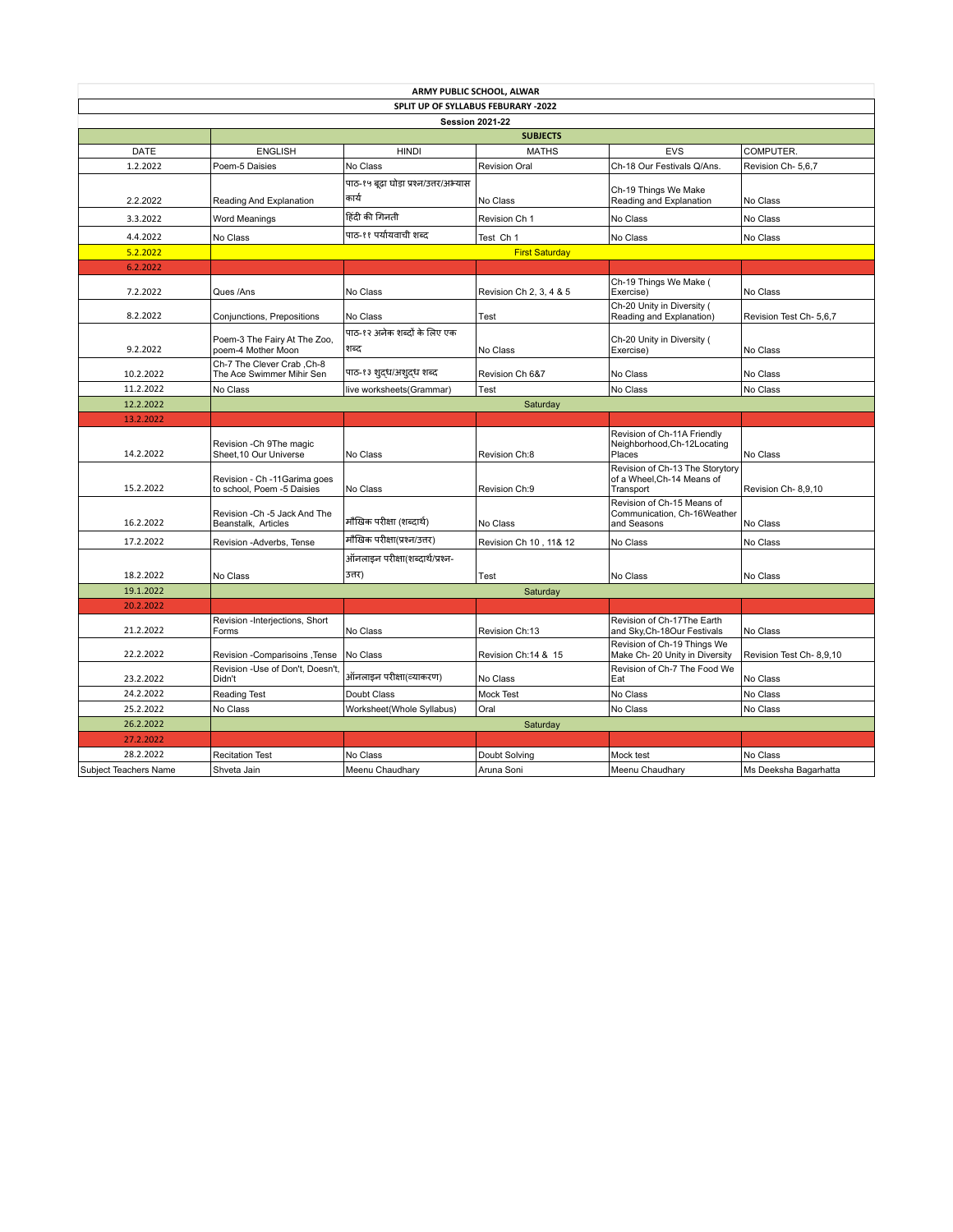|                        |                                                                              | ARMY PUBLIC SCHOOL, ALWAR                                                    |                                              |                                                           |                         |
|------------------------|------------------------------------------------------------------------------|------------------------------------------------------------------------------|----------------------------------------------|-----------------------------------------------------------|-------------------------|
|                        |                                                                              | SPLIT UP OF SYLLABUS FEBURARY -2022                                          |                                              |                                                           |                         |
|                        |                                                                              |                                                                              | <b>Session 2021-22</b>                       |                                                           |                         |
| <b>DATE</b>            | <b>ENGLISH</b>                                                               | <b>HINDI</b>                                                                 | <b>SUBJECTS</b><br><b>MATHS</b>              | <b>EVS</b>                                                | COMPUTER.               |
| 1.2.2022               | Ch-11The Bully in the Class<br>(Reading and explanation)                     | No Class                                                                     | Ch-16 Data Handling                          | Ch-20 Our Messages (<br>Reading and Explanation)          | No Class                |
| 2.2.2022               | No Class                                                                     | No Class                                                                     | $Ex: -16.1$                                  | Ch-22 Monuments- Our<br>Heritage(Explanation)             | Revision Ch- 5,6,7      |
| 3.3.2022               | Ch-11The Bully in the Class<br>(Question and answer)                         | महीनों के नाम                                                                | $Ex: -16.1$                                  | No Class                                                  | No Class                |
| 4.4.2022               | Poem-5 Five Little Brothers<br>(Recitation and Explanation)                  | अभ्यास कार्य                                                                 | Ex:-16.1                                     | No Class                                                  | No Class                |
| 5.2.2022               |                                                                              |                                                                              | <b>First Saturday</b>                        |                                                           |                         |
| 6.2.2022               |                                                                              |                                                                              |                                              |                                                           |                         |
| 7.2.2022               | Poem-5 Give Little Brothers (<br>Book Excercise and Question<br>and answer)  | अनेकार्थक शब्द                                                               | No Class                                     | Ch-22 Monuments- Our<br>Heritage(Question and<br>answers) | No Class                |
| 8.2.2022               | Gr-Ch-23 Adverbs                                                             | No Class                                                                     | Revision of Ch-1 Number and<br>number names  | Ch-23 The Land of India(<br>Reading and Explanation)      | No Class                |
| 9.2.2022               | No Class                                                                     | No Class                                                                     | Revision of Ch-9 Money                       | Ch-23 The Land of India<br>(Question and answers)         | Revision Test Ch- 5,6,7 |
| 10.2.2022              | Gr-Ch-24 Simple future tense                                                 | पाठ 8 पचमढी पाठ 9 पतंग                                                       | Revision of Ch-10<br>Measurement of weight   | No Class                                                  | No Class                |
| 11.2.2022              | Ch-7 Who is the Greatest &<br>Ch-8 The Missile Man of India<br>(Test)        | दोहरान कार्य- पाठ 11 ऐसे थे नेहरू<br>जी पाठ 12 मैं कर सकता हूं पाठ 13<br>धूप | Revision of Ch-11<br>Measurement of Capacity | No Class                                                  | No Class                |
| 12.2.2022              |                                                                              |                                                                              | Saturday                                     |                                                           |                         |
| 13.2.2022              |                                                                              |                                                                              |                                              |                                                           |                         |
|                        |                                                                              |                                                                              |                                              |                                                           |                         |
| 14.2.2022              | Poem-4Pollution, Poem -5 Five<br>Little Brothers (Test)                      | दोहरान कार्य पाठ 14 क्रिसमस पाठ<br>15 बच्चों का चमत्कार                      | No Class                                     | Revision Ch-9, Ch-10, Ch-11<br>(Live worksheet)           | No Class                |
| 15.2.2022              | Grammar Ch-14, Ch-15, Ch-16<br>(Test)                                        | No Class                                                                     | Doubt Class                                  | Revision Ch-12, Ch-13, Ch-14                              | No Class                |
| 16.2.2022              | No Class                                                                     | No Class                                                                     | Revision of Ch-13 Time                       | Revision Test of Ch-15, Ch-<br>16,17                      | Revision Ch-8,9,10      |
| 17.2.2022              | Ch-9 Unusual friends and Ch-<br>10 The World of Sports-<br>Basketball (Test) | दोहरान कार्य -महीनों के नाम,<br>अशुद्धि संशोधन                               | Revision of Ch-13 Time                       | No Class                                                  | No Class                |
| 18.2.2022              | Ch-11 The Bully in the Class<br>and Poem -5 Five little                      | अनेकार्थी शब्द ,म्हावरे                                                      | Revision of Ch-14 Geometry                   | No Class                                                  | No Class                |
| 19.1.2022              | brothers (test)                                                              |                                                                              | Saturday                                     |                                                           |                         |
|                        |                                                                              |                                                                              |                                              |                                                           |                         |
| 20.2.2022<br>21.2.2022 | Gr Ch-18, Ch-20 and Ch-21(<br>Test)                                          | दोहरान- क्रिया, पाठ 10 ज्योतिषी<br>गधा                                       | No Class                                     | Revision of Ch-18, 19,20                                  | No Class                |
| 22.2.2022              | Gr- Ch-19, Ch-22 and Ch-23<br>(Test)                                         | No Class                                                                     | Revision of Ch-15 Patterns                   | Revision of Ch-21,22,23                                   | No Class                |
| 23.2.2022              | No Class                                                                     | No Class                                                                     | Revision of Ch-16 Data Handlin Doubt Class   |                                                           | Revision Test Ch-8,9,10 |
| 24.2.2022              | Gr -Ch-24 and Ch-25 Test                                                     | दोहरान कार्य -पाठ 7 दो बैलों की<br>कथा, काल व सर्वनाम                        | <b>Mock Test</b>                             | No Class                                                  | No Class                |
| 25.2.2022              | Ch-9 Noun -Common, proper.<br>collective Test)                               | पाठ का पठन                                                                   | Doubt Class                                  | No Class                                                  | No Class                |
| 26.2.2022              |                                                                              |                                                                              | Saturday                                     |                                                           |                         |
| 27.2.2022              |                                                                              |                                                                              |                                              |                                                           |                         |
| 28.2.2022              | Mock Test                                                                    | कविता वाचन                                                                   | No Class                                     | Mock test                                                 | No Class                |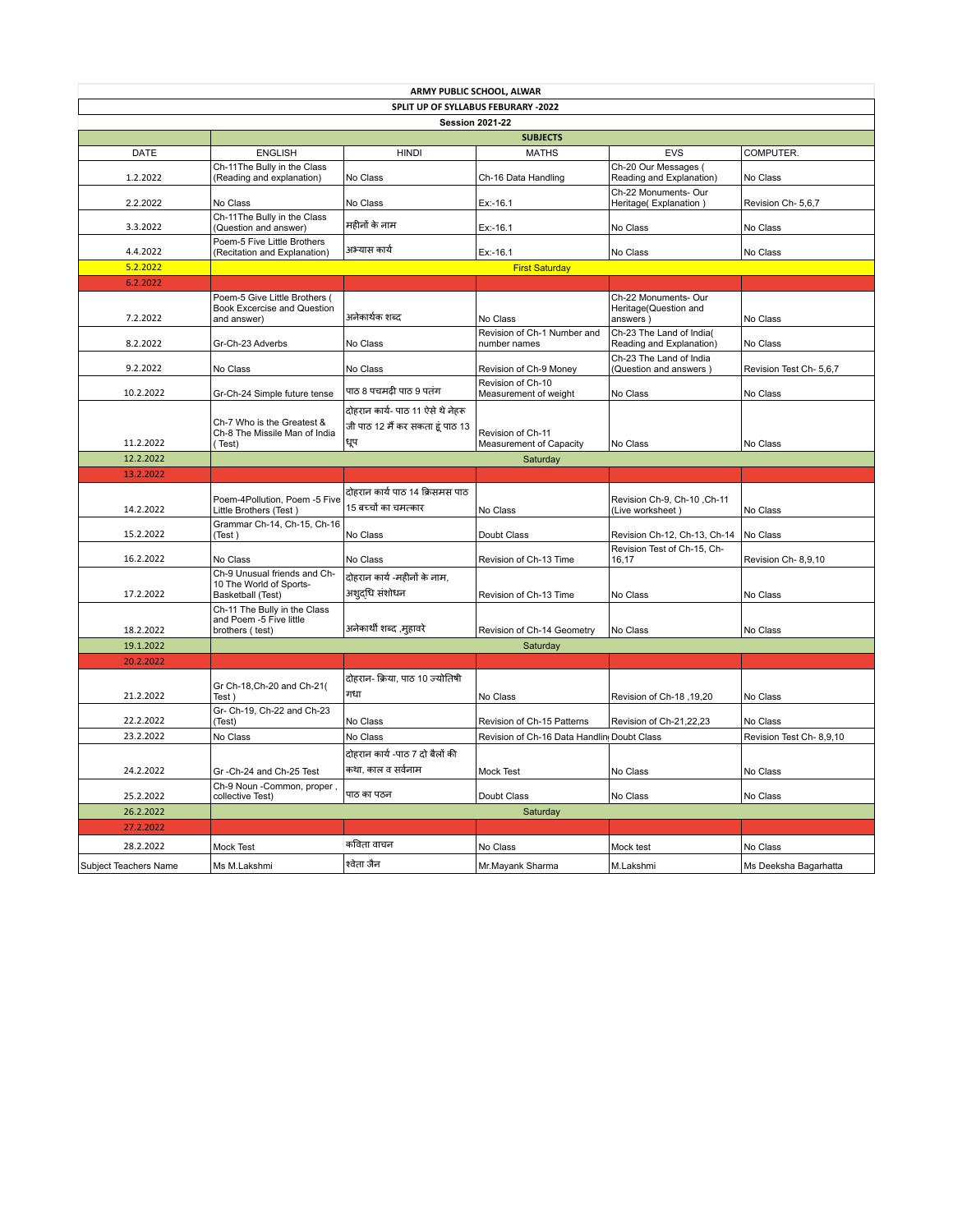|                                     |                                                                                    | ARMY PUBLIC SCHOOL, ALWAR                                                 |                                              |                                                       |                          |  |  |  |  |
|-------------------------------------|------------------------------------------------------------------------------------|---------------------------------------------------------------------------|----------------------------------------------|-------------------------------------------------------|--------------------------|--|--|--|--|
| SPLIT UP OF SYLLABUS FEBURARY -2022 |                                                                                    |                                                                           |                                              |                                                       |                          |  |  |  |  |
|                                     |                                                                                    |                                                                           | <b>Session 2021-22</b>                       |                                                       |                          |  |  |  |  |
|                                     |                                                                                    |                                                                           | <b>SUBJECTS</b>                              |                                                       |                          |  |  |  |  |
| DATE                                | <b>ENGLISH</b>                                                                     | <b>HINDI</b>                                                              | <b>MATHS</b>                                 | <b>EVS</b>                                            | COMPUTER.                |  |  |  |  |
| 1.2.2022                            | Ch-11The Bully in the Class<br>(Reading)                                           | महीनों के नाम                                                             | Ch-16 Data Handling                          | No Class                                              | No Class                 |  |  |  |  |
| 2.2.2022                            | Ch-11The Bully in the Class<br>(Reading and Explanation)                           | अभ्यास कार्य                                                              | Ex:-16.1                                     | No Class                                              | Revision Ch- 5,6,7       |  |  |  |  |
| 3.3.2022                            | Ch-11The Bully in the Class<br>(Question and answer)                               | No Class                                                                  | Ex:-16.1                                     | Ch-20 Our Messages (Reading<br>and Explanation)       | No Class                 |  |  |  |  |
| 4.4.2022                            | No Class                                                                           | No Class                                                                  | Ex:-16.1                                     | Ch-21 The Story of Fire<br>(Reading and Explanation)  | No Class                 |  |  |  |  |
| 5.2.2022                            |                                                                                    |                                                                           | <b>First Saturday</b>                        |                                                       |                          |  |  |  |  |
| 6.2.2022                            |                                                                                    |                                                                           |                                              |                                                       |                          |  |  |  |  |
| 7.2.2022                            | Poem-5 Give Little Brothers<br>(Recitation and Explanation)                        | अनेकार्थक शब्द                                                            | No Class                                     | Ch-22 Monuments- Our<br>Heritage(Question and answers | No Class                 |  |  |  |  |
| 8.2.2022                            | Poem-5 Give Little Brothers (<br><b>Book Excercise and Question</b><br>and answer) | मुहावरे                                                                   | Revision of Ch-1 Number and nul No Class     |                                                       | No Class                 |  |  |  |  |
| 9.2.2022                            | Gr- Ch-21 Continuous Tense                                                         | दोहरान कार्य पाठ 8 पचमढी पाठ 9<br>पतंग                                    | Revision of Ch-9 Money                       | No Class                                              | Revision Test Ch- 5,6,7  |  |  |  |  |
| 10.2.2022                           | Gr-Ch-23 Adverbs                                                                   | No Class                                                                  | Revision of Ch-10 Measurement<br>of weight   | Ch-23 The Land of India<br>(Reading and Explanation)  | No Class                 |  |  |  |  |
| 11.2.2022                           | No Class                                                                           | No Class                                                                  | Revision of Ch-11 Measurement<br>of Capacity | Revision Ch-10,11,12                                  | No Class                 |  |  |  |  |
| 12.2.2022                           |                                                                                    |                                                                           | Saturday                                     |                                                       |                          |  |  |  |  |
| 13.2.2022                           |                                                                                    |                                                                           |                                              |                                                       |                          |  |  |  |  |
| 14.2.2022                           | Revision Worksheet of<br>Grammar                                                   | दोहरान कार्य- पाठ 11 ऐसे थे नेहरू जी<br>पाठ 12 मैं कर सकता हूं पाठ 13 धूप | No Class                                     | Live Worksheets/Oral test of Ch-<br>13, 14, 15        | No Class                 |  |  |  |  |
|                                     |                                                                                    | दोहरान कार्य पाठ 14 क्रिसमस पाठ                                           |                                              |                                                       |                          |  |  |  |  |
| 15.2.2022                           | Worksheet on Tenses                                                                | 15 बच्चों का चमत्कार                                                      | Doubt Class                                  | No Class                                              | No Class                 |  |  |  |  |
| 16.2.2022                           | Revision of Word meanings/<br>Dictation                                            | दोहरान कार्य -महीनों के नाम,अश्दधि<br>संशोधन                              | Revision of Ch-13 Time                       | No Class                                              | Revision Ch-8,9,10       |  |  |  |  |
| 17.2.2022                           | Class Test of Grammar Topics                                                       | No Class                                                                  | Revision of Ch-13 Time                       | Revision Test of ch-16,17                             | No Class                 |  |  |  |  |
| 18.2.2022                           | No Class                                                                           | No Class                                                                  | Revision of Ch-14 Geometry                   | Revision of 18,19                                     | No Class                 |  |  |  |  |
| 19.1.2022                           |                                                                                    |                                                                           | Saturday                                     |                                                       |                          |  |  |  |  |
| 20.2.2022                           |                                                                                    |                                                                           |                                              |                                                       |                          |  |  |  |  |
| 21.2.2022                           | Question Answers of All<br>chapters in syllabus                                    | अनेकार्थी शब्द ,मुहावरे                                                   | No Class                                     | Revision of Ch-20.21                                  | No Class                 |  |  |  |  |
| 22.2.2022                           | Oral Test                                                                          | दोहरान कार्य -पाठ 7 दो बैलों की कथा.<br>काल व सर्वनाम                     | Revision of Ch-15 Patterns                   | No Class                                              | No Class                 |  |  |  |  |
| 23.2.2022                           | Live Worksheets on Grammar<br>Exercises                                            | <b>Reading Test</b>                                                       | Revision of Ch-16 Data Handling No Class     |                                                       | Revision Test Ch- 8,9,10 |  |  |  |  |
| 24.2.2022                           | Doubt Clearing Session                                                             | No Class                                                                  | Mock Test                                    | Revision of Ch-22 and Ch-23                           | No Class                 |  |  |  |  |
| 25.2.2022                           | No Class                                                                           | No Class                                                                  | Doubt Class                                  | Doubt Class                                           | No Class                 |  |  |  |  |
| 26.2.2022                           |                                                                                    |                                                                           | Saturday                                     |                                                       |                          |  |  |  |  |
| 27.2.2022                           |                                                                                    |                                                                           |                                              |                                                       |                          |  |  |  |  |
|                                     |                                                                                    |                                                                           |                                              |                                                       |                          |  |  |  |  |
| 28.2.2022                           | Doubt Clearing Session                                                             | Recitation                                                                | No Class                                     | <b>Mock Test</b>                                      | No Class                 |  |  |  |  |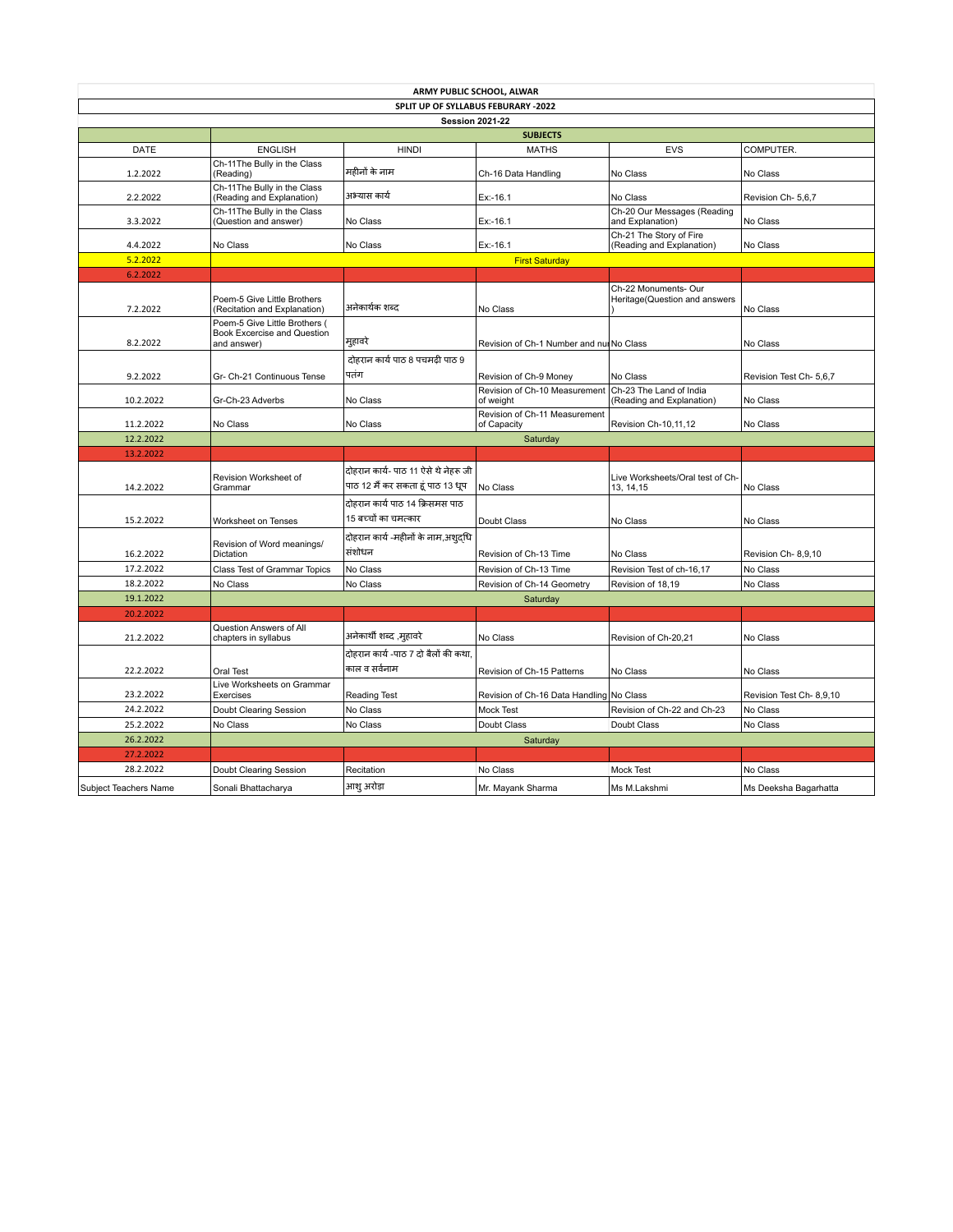|                                     | ARMY PUBLIC SCHOOL, ALWAR                                               |                                                                           |                                               |                                                              |                         |  |  |
|-------------------------------------|-------------------------------------------------------------------------|---------------------------------------------------------------------------|-----------------------------------------------|--------------------------------------------------------------|-------------------------|--|--|
| SPLIT UP OF SYLLABUS FEBURARY -2022 |                                                                         |                                                                           |                                               |                                                              |                         |  |  |
| <b>Session 2021-22</b>              |                                                                         |                                                                           |                                               |                                                              |                         |  |  |
|                                     | <b>SUBJECTS</b>                                                         |                                                                           |                                               |                                                              |                         |  |  |
| DATE                                | <b>ENGLISH</b>                                                          | <b>HINDI</b>                                                              | <b>MATHS</b>                                  | <b>EVS</b>                                                   | COMPUTER.               |  |  |
| 1.2.2022                            | Ch-11The Bully in the Class<br>(Reading and Explanation)                | No Class                                                                  | Ch-16 Data Handling                           | Ch-20 Our Messages (Reading<br>and Explanation)              | No Class                |  |  |
| 2.2.2022                            | Ch-11The Bully in the Class<br>(Question and answers)                   | No Class                                                                  | Ex:-16.1                                      | Ch-20 Our Messages (Question<br>and answers)                 | No Class                |  |  |
| 3.3.2022                            | Poem-5 Five Little Brothers<br>(Recitation and Explanation)             | अनेकार्थक शब्द                                                            | $Ex: -16.1$                                   | Ch-22 Monuments - Our Heritage<br>(Reading and Explanation). | Revision Ch- 5,6,7      |  |  |
| 4.4.2022                            | Gr Ch-30 Mixed Bag                                                      | मुहावरे                                                                   | Ex:-16.1                                      | Ch-22 Monuments - Our Heritage<br>(Reading and Explanation). | No Class                |  |  |
| 5.2.2022                            | <b>First Saturday</b>                                                   |                                                                           |                                               |                                                              |                         |  |  |
| 6.2.2022                            |                                                                         |                                                                           |                                               |                                                              |                         |  |  |
| 7.2.2022                            | No Class                                                                | दोहरान कार्य पाठ 8 पचमढी पाठ 9<br>पतंग                                    | Chapter Test of Ch-16                         | Ch-22 Monuments- Our Heritage<br>(Question and answers)      | No Class                |  |  |
| 8.2.2022                            | Ch-21 Continuous Tense                                                  | No Class                                                                  | Revision of Ch-1 Number and numb and answers) | Ch-23 The Land of India (Question                            | No Class                |  |  |
| 9.2.2022                            | Ch-23 Adverbs                                                           | No Class                                                                  | Revision of Ch-9 Money                        | Revision Test of Ch-20,21,22                                 | No Class                |  |  |
| 10.2.2022                           | Ch-24 Simple future tense                                               | दोहरान कार्य- पाठ 11 ऐसे थे नेहरू जी<br>पाठ 12 मैं कर सकता हूं पाठ 13 धूप | Revision of Ch-10 Measurement of<br>weight    | No Class                                                     | Revision Test Ch- 5,6,7 |  |  |
| 11.2.2022                           | Ch-11 The Bully in the Class and<br>Poem -5 Five little brothers (test) | दोहरान कार्य पाठ 14 क्रिसमस पाठ 15<br>बच्चों का चमत्कार                   | Revision of Ch-11 Measurement of<br>Capacity  | No Class                                                     | No Class                |  |  |
| 12.2.2022                           |                                                                         |                                                                           | Saturday                                      |                                                              |                         |  |  |
| 13.2.2022                           |                                                                         |                                                                           |                                               |                                                              |                         |  |  |
| 14.2.2022                           | No Class                                                                | दोहरान कार्य -महीनों के नाम,अश्दधि<br>संशोधन                              | Revision of Ch-12 Measurement of<br>Capacity  | Live Worksheets/Oral test of ch-<br>16, 17, 18 19            | No Class                |  |  |
| 15.2.2022                           | Poem 3 and 4 (Test)                                                     | No Class                                                                  | Doubt Class                                   | Quiz Time/Group Discussion                                   | No Class                |  |  |
| 16.2.2022                           | Ch-7, Ch-8 and Ch -9 (Test)                                             | No Class                                                                  | Revision of Ch-13 Time                        | Revision Test of ch-16,17,18,19                              | No Class                |  |  |
| 17.2.2022                           | Ch-10 and Ch -11 (Test)                                                 | अनेकार्थी शब्द ,मुहावरे                                                   | Revision of Ch-13 Time                        | No Class                                                     | Revision Ch-8,9,10      |  |  |
| 18.2.2022                           | Gr-Ch-9, Ch-14 (Test)                                                   | दोहरान कार्य -पाठ 7 दो बैलों की कथा,<br>काल व सर्वनाम                     | Revision of Ch-14 Geometry                    | No Class                                                     | No Class                |  |  |
| 19.1.2022                           |                                                                         |                                                                           | Saturday                                      |                                                              |                         |  |  |
| 20.2.2022                           |                                                                         |                                                                           |                                               |                                                              |                         |  |  |
| 21.2.2022                           | No Class                                                                | <b>Reading Test</b>                                                       | Revision of Ch-15 Patterns                    | Doubt Class                                                  | No Class                |  |  |
| 22.2.2022                           | Gr - Ch -15 and Ch -16 (Test)                                           | No Class                                                                  | Revision of Ch-15 Patterns                    | Oral Test of Keywords                                        | No Class                |  |  |
| 23.2.2022                           | Gr Ch-18,19,20 (Test)                                                   | No Class                                                                  | Revision of Ch-16 Data Handling               | Worksheet(Whole Syllabus)                                    | No Class                |  |  |
| 24.2.2022                           | Gr - Ch-21,22,23 (Test)                                                 | Recitation                                                                | Mock Test                                     | No Class                                                     | Revision Test Ch-8,9,10 |  |  |
| 25.2.2022                           | Gr- Ch-24, Ch-25, Ch-30 (Test)                                          | Mock test                                                                 | Doubt Class                                   | No Class                                                     | No Class                |  |  |
| 26.2.2022                           |                                                                         |                                                                           | Saturday                                      |                                                              |                         |  |  |
| 27.2.2022                           |                                                                         |                                                                           |                                               |                                                              |                         |  |  |
| 28.2.2022                           | Mock test                                                               | Doubt Class                                                               | Doubt Class                                   | Discussion of Worksheet                                      | No Class                |  |  |
| Subject Teachers Name               | Ms M.Lakshmi                                                            |                                                                           | Ms Alka Yadav                                 | Meenu Chaudhary                                              | Ms Deeksha Bagarhatta   |  |  |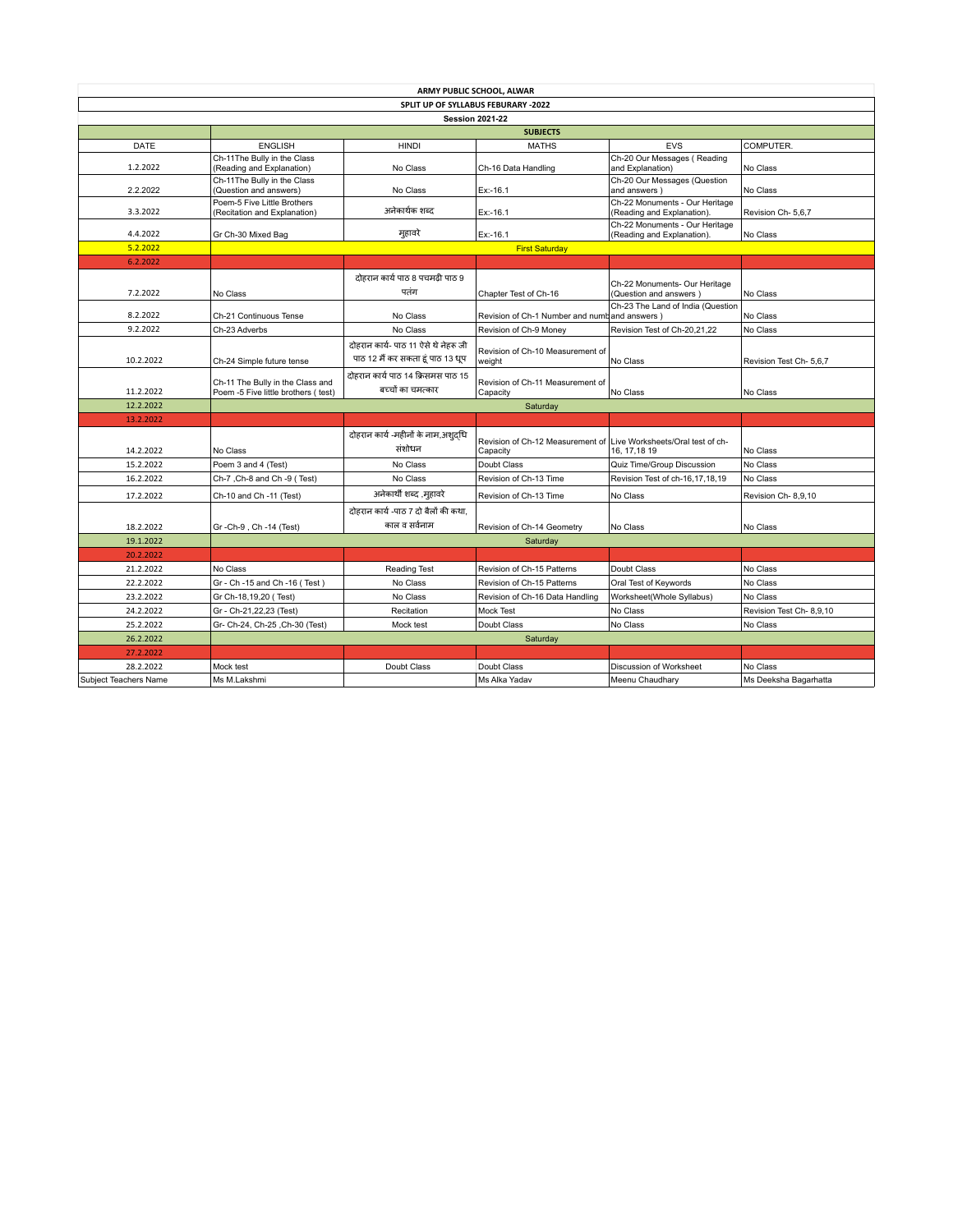|                                     | ARMY PUBLIC SCHOOL, ALWAR                                       |                                                                       |                                       |                                                           |                         |  |  |
|-------------------------------------|-----------------------------------------------------------------|-----------------------------------------------------------------------|---------------------------------------|-----------------------------------------------------------|-------------------------|--|--|
| SPLIT UP OF SYLLABUS FEBURARY -2022 |                                                                 |                                                                       |                                       |                                                           |                         |  |  |
|                                     | <b>Session 2021-22</b><br><b>SUBJECTS</b>                       |                                                                       |                                       |                                                           |                         |  |  |
| <b>DATE</b>                         | <b>ENGLISH</b>                                                  | <b>HINDI</b>                                                          | <b>MATHS</b>                          | <b>EVS</b>                                                | COMPUTER.               |  |  |
| 1.2.2022                            | Ch10- Param Vir Chakra                                          | No Class                                                              | No Class                              | Ch-23 Means of Transport                                  | Revision Ch- 5,6,7      |  |  |
| 2.2.2022                            | No Class                                                        | मुहावरे                                                               | Ex-16.1                               | Ch-24 and Ch-25 (Activity)                                | No Class                |  |  |
|                                     | Ch10- Param Vir Chakra-                                         |                                                                       |                                       |                                                           |                         |  |  |
| 3.3.2022                            | Question /Answers                                               | अभ्यास कार्य                                                          | Ex:-16.2                              | No Class                                                  | No Class                |  |  |
| 4.4.2022                            | Poem 5- The Polar Region                                        | कारक                                                                  | $Ex: -16.3$                           | No Class                                                  | No Class                |  |  |
| 5.2.2022                            | <b>First Saturday</b>                                           |                                                                       |                                       |                                                           |                         |  |  |
| 6.2.2022                            |                                                                 |                                                                       |                                       |                                                           |                         |  |  |
| 7.2.2022                            | Ch11- Unpleasant<br>Experiences                                 | No Class                                                              | Chapter Test of Ch-16                 | Ch-12 and Ch-13 (Open<br><b>Book Assessment Revision)</b> | No Class                |  |  |
| 8.2.2022                            | Ch11- Unpleasant<br>Experiences- Question /<br>Answers          | No Class                                                              | No Class                              | Ch-2 and Ch-14 (Open Book<br>Assessment Revision)         | Revision Test Ch- 5,6,7 |  |  |
| 9.2.2022                            | No Class                                                        | दोहराना पाठ 8 दादाजी पाठ 9<br>क्रिकेट के महानायक सचिन<br>तेंदुलकर पाठ | Revision of Ch-9 Money                | Ch-15 and Ch-16 (Open<br><b>Book Assessment Revision)</b> | No Class                |  |  |
|                                     |                                                                 |                                                                       |                                       |                                                           |                         |  |  |
|                                     |                                                                 | दोहरान- पाठ 11 थोड़ी धरती पाऊं                                        | Revision of Ch-10 Profit and          |                                                           |                         |  |  |
| 10.2.2022                           | Mixed Bag- Grammar                                              | पाठ 12 कांच की कहानी                                                  | Loss                                  | No Class                                                  | No Class                |  |  |
|                                     |                                                                 | दोहरान- पाठ 13 आज्ञाकारी                                              |                                       |                                                           |                         |  |  |
| 11.2.2022                           | Revision - Grammar Topics                                       | घटोत्कच व मुहावरे, क्रिया                                             | Revision of Ch-11 Time                | No Class                                                  | No Class                |  |  |
| 12.2.2022                           |                                                                 |                                                                       | Saturday                              |                                                           |                         |  |  |
| 13.2.2022                           |                                                                 |                                                                       |                                       |                                                           |                         |  |  |
| 14.2.2022                           | Revision - Grammar Topics                                       | No Class                                                              | Revision of Ch-12 Geometry            | Revision Ch-17 and Ch-18<br><b>Online Test</b>            | No Class                |  |  |
| 15.2.2022                           | Worksheets                                                      | No Class                                                              | No Class                              | Revision Ch-19 Towards<br>Independence                    | Revision Ch-8,9         |  |  |
| 16.2.2022                           | No Class                                                        | दोहरान- पाठ 14 दोहे पाठ 15<br>झलकारी,काल                              | Doubt Class for Ch-6,<br>9,10,11,12   | Revision Ch-20 Birth of a<br>Nation                       | No Class                |  |  |
| 17.2.2022                           | Revision - New Words &<br>Meanings                              | संबंधबोधक,कारक                                                        | Revision of Ch-13 Time                | No Class                                                  | No Class                |  |  |
| 18.2.2022                           | Dictation & Jumbled Words                                       | वाक्यांश,10 दो गौरैया                                                 | Revision of Ch-14 Geometry   No Class |                                                           | No Class                |  |  |
| 19.1.2022                           |                                                                 |                                                                       | Saturday                              |                                                           |                         |  |  |
| 20.2.2022                           |                                                                 |                                                                       |                                       |                                                           |                         |  |  |
|                                     |                                                                 |                                                                       |                                       | Revision Ch-21 A New                                      |                         |  |  |
| 21.2.2022                           | Oral Recitation                                                 | No Class                                                              | Revision of Ch-15 Patterns            | Dawn                                                      | No Class                |  |  |
| 22.2.2022                           | Revision of Question-<br>Answers of all Chapters in<br>Syllabus | No Class                                                              | No Class                              | Revision Ch-22 and Ch-23<br><b>Online Test</b>            | Revision Test Ch-8,9    |  |  |
|                                     |                                                                 | पाठ 5 अपनी कमाई, अपठित                                                |                                       |                                                           |                         |  |  |
|                                     |                                                                 |                                                                       | Revision of Ch-16 Data                |                                                           |                         |  |  |
| 23.2.2022                           | No Class                                                        | गद्याश                                                                | Handling                              | Mock Test                                                 | No Class                |  |  |
| 24.2.2022                           | Test Of Reader Chapters                                         | पाठ का पठन                                                            | Doubt Class                           | No Class                                                  | No Class                |  |  |
| 25.2.2022                           | <b>Test of Grammar Topics</b>                                   | कविता वाचन                                                            | Doubt Class                           | No Class                                                  | No Class                |  |  |
| 26.2.2022                           |                                                                 |                                                                       | Saturday                              |                                                           |                         |  |  |
| 27.2.2022                           |                                                                 |                                                                       |                                       |                                                           |                         |  |  |
| 28.2.2022                           | Doubt Clearing Session                                          | No Class                                                              | Doubt Clearing Session                | Revision Ch-24 Reaching<br>Out                            | No Class                |  |  |
| Subject Teachers Name               | Sonali Bhattacharya                                             | श्वेता जैन                                                            | Mayank Sharma                         | Mr Mayank Sharma                                          | Ms Deeksha Bagarhatta   |  |  |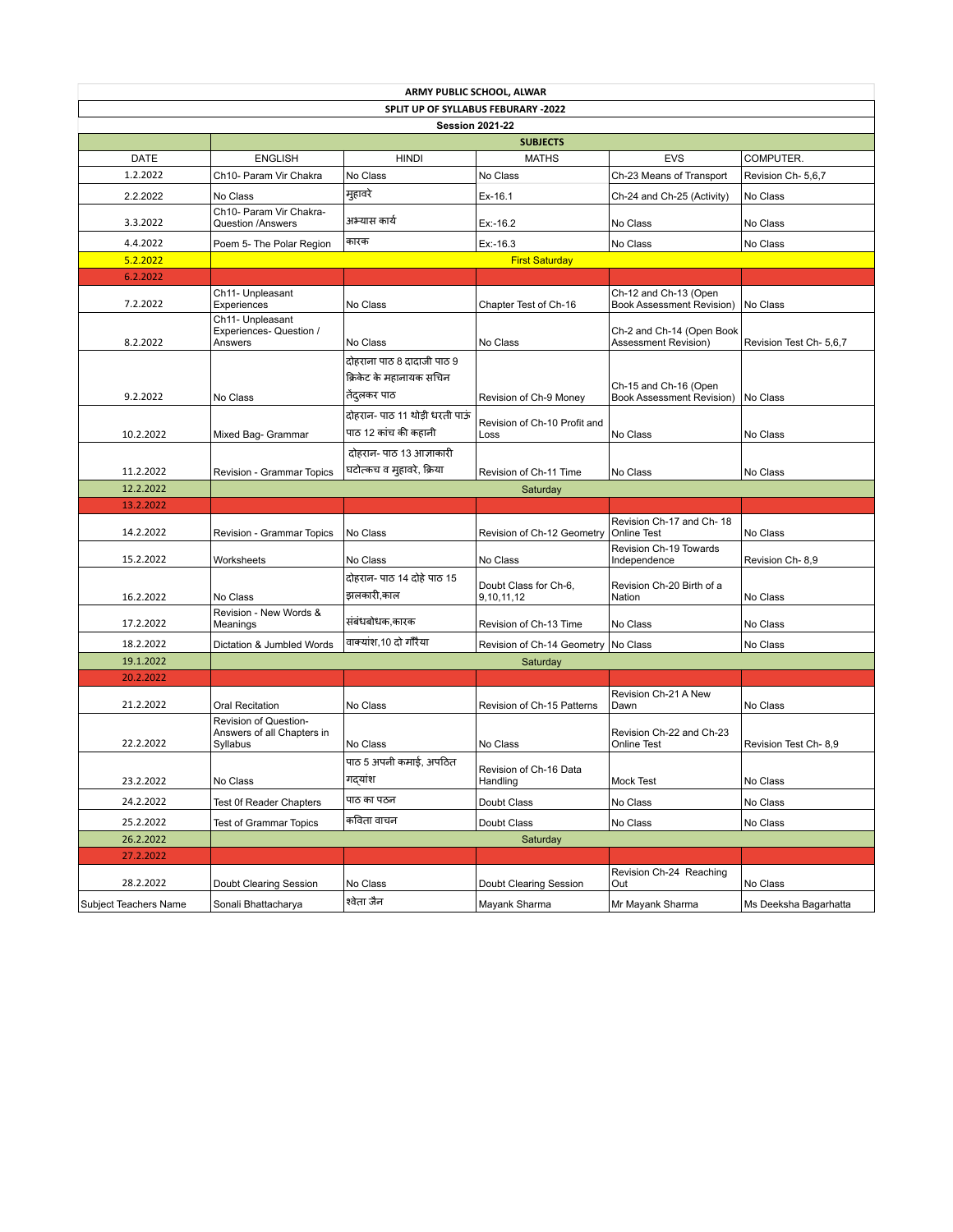|                                     | ARMY PUBLIC SCHOOL, ALWAR                                       |                                                       |                                                     |                                                    |                         |  |  |
|-------------------------------------|-----------------------------------------------------------------|-------------------------------------------------------|-----------------------------------------------------|----------------------------------------------------|-------------------------|--|--|
| SPLIT UP OF SYLLABUS FEBURARY -2022 |                                                                 |                                                       |                                                     |                                                    |                         |  |  |
| <b>Session 2021-22</b>              |                                                                 |                                                       |                                                     |                                                    |                         |  |  |
|                                     |                                                                 |                                                       | <b>SUBJECTS</b>                                     |                                                    |                         |  |  |
| <b>DATE</b>                         | <b>ENGLISH</b>                                                  | <b>HINDI</b>                                          | <b>MATHS</b>                                        | <b>EVS</b>                                         | COMPUTER.               |  |  |
| 1.2.2022                            | Ch10- Param Vir Chakra                                          | No Class                                              | Class Test of Ch-15                                 |                                                    | No Class                |  |  |
| 2.2.2022                            | No Class                                                        | No Class                                              | Ch-16 Data Handling (Ex-16 Ch-23 Means of Transport |                                                    | No Class                |  |  |
| 3.3.2022                            | Ch10- Param Vir Chakra-<br>Question /Answers                    | मुहावरे                                               | $Ex: -16.2$                                         | Book Exercise and<br><b>Question Answers</b>       | No Class                |  |  |
| 4.4.2022                            | Poem 5- The Polar Region                                        | अभ्यास कार्य                                          | Ex:-16.3                                            | Ch-24 Reaching Out                                 | No Class                |  |  |
| 5.2.2022                            |                                                                 |                                                       | <b>First Saturday</b>                               |                                                    |                         |  |  |
| 6.2.2022                            |                                                                 |                                                       |                                                     |                                                    |                         |  |  |
| 7.2.2022                            | Ch11- Unpleasant<br>Experiences                                 | कारक                                                  | Chapter Test of Ch-16                               | No Class                                           | Revision Ch- 5,6,7      |  |  |
| 8.2.2022                            | Ch11- Unpleasant<br>Experiences- Question /<br>Answers          | No Class                                              | Revision of Ch-6 Decimals                           | No Class                                           | No Class                |  |  |
| 9.2.2022                            | No Class                                                        | No Class                                              | Revision of Ch-9 Money                              | Book Exercise and<br><b>Question Answers</b>       | No Class                |  |  |
| 10.2.2022                           | Mixed Bag- Grammar                                              | अभ्यास कार्य                                          | Revision of Ch-10 Profit<br>and Loss                | Ch-25 Days to Celebrate(<br><b>Activity Based)</b> | No Class                |  |  |
|                                     |                                                                 | दोहराना पाठ 8 दादाजी पाठ 9<br>क्रिकेट के महानायक सचिन |                                                     | Revision Ch- 18, 19 (                              |                         |  |  |
| 11.2.2022                           | Revision - Grammar Topics                                       | तेंदुलकर पाठ                                          | Revision of Ch-11 Time                              | Worksheet)                                         | No Class                |  |  |
| 12.2.2022                           |                                                                 |                                                       | Saturday                                            |                                                    |                         |  |  |
| 13.2.2022                           |                                                                 |                                                       |                                                     |                                                    |                         |  |  |
|                                     |                                                                 | दोहरान- पाठ 11 थोड़ी धरती                             |                                                     |                                                    |                         |  |  |
| 14.2.2022                           | Revision - Grammar Topics                                       | पाऊं पाठ 12 कांच की कहानी                             | Revision of Ch-12<br>Geometry                       | No Class                                           | Revision Test Ch- 5,6,7 |  |  |
| 15.2.2022                           | Worksheets                                                      | No Class                                              | Class Test of Ch-6,<br>9,10,11,12                   | No Class                                           | No Class                |  |  |
|                                     |                                                                 |                                                       | Doubt Class for Ch-6,                               | Revision Ch- 20,21 (Live                           |                         |  |  |
| 16.2.2022                           | No Class                                                        | No Class                                              | 9,10,11,12                                          | Worksheet)                                         | No Class                |  |  |
| 17.2.2022                           | Revision - New Words &<br>Meanings                              | दोहरान- पाठ 13 आज्ञाकारी<br>घटोत्कच व मुहावरे, क्रिया | Revision of Ch-13 Time                              | Revision Ch- 22,23 (Oral,<br>live worksheet)       | No Class                |  |  |
| 18.2.2022                           | Dictation & Jumbled Words                                       | दोहरान- पाठ 14 दोहे पाठ 15<br>झलकारी.काल              | Revision of Ch-14<br>Geometry                       | Revision Ch-2, 12 (Open<br>Book Assessment)        | No Class                |  |  |
| 19.1.2022                           |                                                                 |                                                       | Saturday                                            |                                                    |                         |  |  |
| 20.2.2022                           |                                                                 |                                                       |                                                     |                                                    |                         |  |  |
| 21.2.2022                           | Oral Recitation                                                 | संबंधबोधक.कारक                                        | Revision of Ch-15 Patterns                          | No Class                                           | Revision Ch-8,9         |  |  |
| 22.2.2022                           | Revision of Question-<br>Answers of all Chapters in<br>Syllabus | No Class                                              | Revision of Ch-16 Data<br>Handling                  | No Class                                           | No Class                |  |  |
| 23.2.2022                           | No Class                                                        | No Class                                              | Revision of Ch-16 Data<br>Handling                  | Revision Ch- 13, 14 (Open<br>Book Assessment)      | No Class                |  |  |
| 24.2.2022                           | <b>Test Of Reader Chapters</b>                                  | वाक्यांश, 10 दो गौरैया                                | Doubt Class                                         | Revision Ch- 14, 15 (Live<br>Worksheet)            | No Class                |  |  |
|                                     |                                                                 | पाठ 5 अपनी कमाई. अपठित                                |                                                     |                                                    |                         |  |  |
| 25.2.2022                           | <b>Test of Grammar Topics</b>                                   | गदयांश                                                | Doubt Class                                         | Mock Test                                          | No Class                |  |  |
| 26.2.2022                           |                                                                 |                                                       | Saturday                                            |                                                    |                         |  |  |
| 27.2.2022                           |                                                                 |                                                       |                                                     |                                                    |                         |  |  |
| 28.2.2022                           | Doubt Clearing Session                                          | Doubt Session                                         | Doubt Clearing Session                              | Doubt Clearing Session                             | Revision Test Ch-8,9    |  |  |
| Subject Teachers Name               | Sonali Bhattacharya                                             | रजनी शर्मा                                            | Ravindra Kumar Sharma                               | Rajani Sharma                                      | Ms Deeksha Bagarhatta   |  |  |